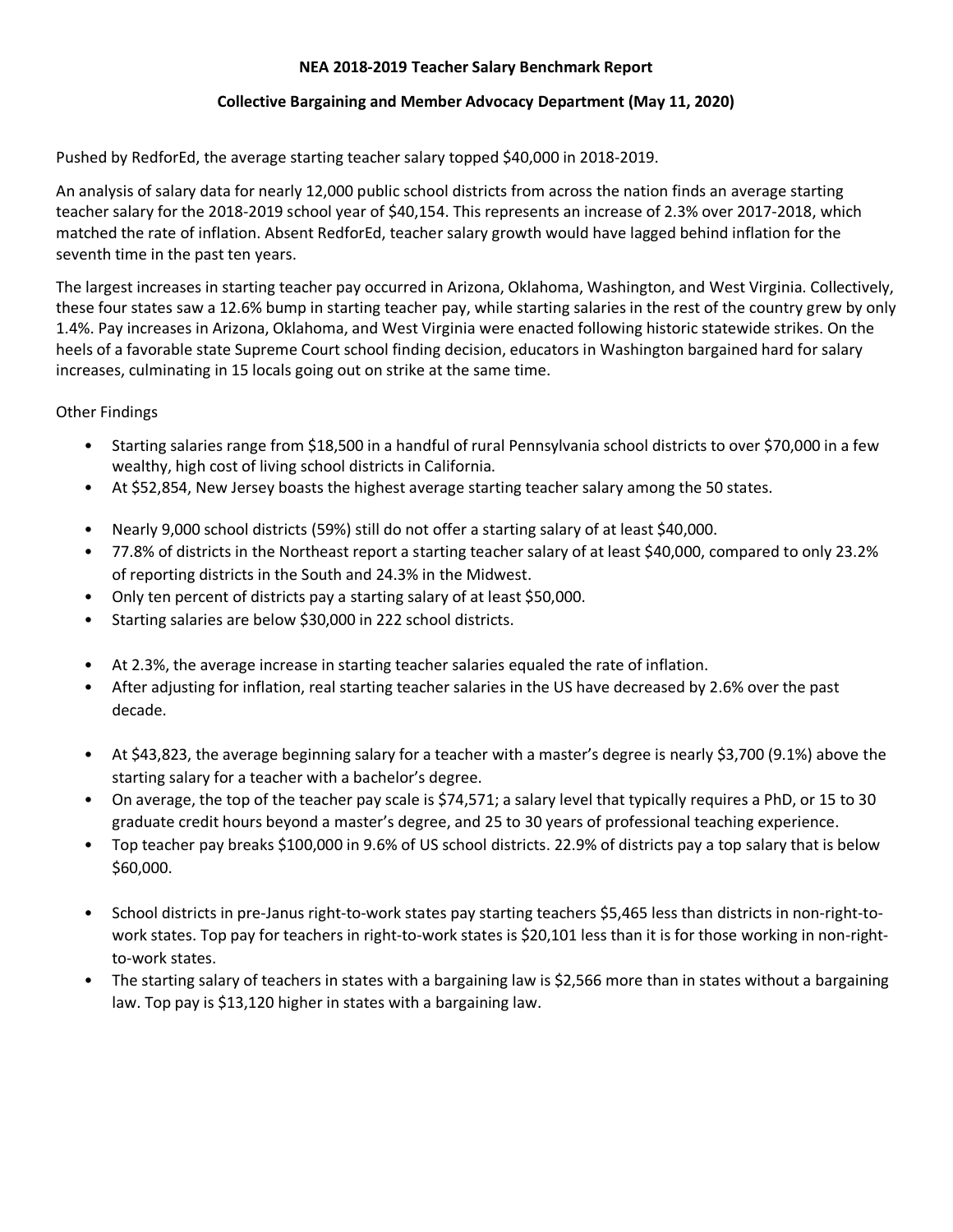|                   | Table 1: Teacher Salary Benchmark Reporting School Districts |                  |                 |                |                 |                |
|-------------------|--------------------------------------------------------------|------------------|-----------------|----------------|-----------------|----------------|
|                   | School                                                       | Reporting        | <b>District</b> | <b>Teacher</b> | Reporting       | <b>Teacher</b> |
| <b>State</b>      | <b>Districts</b>                                             | <b>Districts</b> | Percent         | <b>FTEs</b>    | <b>Teachers</b> | Percent        |
| Alabama           | 137                                                          | 137              | 100.0%          | 42,533         | 42,533          | 100.0%         |
| Alaska            | 54                                                           | 48               | 88.9%           | 7,825          | 7,745           | 99.0%          |
| Arizona           | 227                                                          | 187              | 82.4%           | 48,203         | 47,128          | 97.8%          |
| Arkansas          | 234                                                          | 234              | 100.0%          | 34,692         | 34,692          | 100.0%         |
| California        | 992                                                          | 822              | 82.9%           | 264,825        | 257,138         | 97.1%          |
| Colorado          | 178                                                          | 163              | 91.6%           | 50,756         | 47,242          | 93.1%          |
| Connecticut       | 168                                                          | 168              | 100.0%          | 39,932         | 39,932          | 100.0%         |
| Dist. of Columbia | $\mathbf{1}$                                                 | $\mathbf{1}$     | 100.0%          | 4,367          | 4,367           | 100.0%         |
| Delaware          | 19                                                           | 19               | 100.0%          | 8,285          | 8,285           | 100.0%         |
| Federal           | 15                                                           | 15               | 100.0%          | 0              | 0               | <b>NA</b>      |
| Florida           | 67                                                           | 65               | 97.0%           | 184,063        | 183,706         | 99.8%          |
| Georgia           | 196                                                          | 196              | 100.0%          | 113,464        | 113,464         | 100.0%         |
| Hawaii            | $\mathbf{1}$                                                 | 1                | 100.0%          | 11,782         | 11,782          | 100.0%         |
| Idaho             | 114                                                          | 104              | 91.2%           | 15,338         | 15,129          | 98.6%          |
| Illinois          | 932                                                          | 860              | 92.3%           | 128,039        | 122,357         | 95.6%          |
| Indiana           | 305                                                          | 303              | 99.3%           | 57,873         | 57,337          | 99.1%          |
| lowa              | 334                                                          | 330              | 98.8%           | 35,539         | 35,428          | 99.7%          |
| Kansas            | 286                                                          | 283              | 99.0%           | 36,023         | 35,904          | 99.7%          |
| Kentucky          | 173                                                          | 173              | 100.0%          | 42,029         | 42,029          | 100.0%         |
| Louisiana         | 69                                                           | 56               | 81.2%           | 44,612         | 41,459          | 92.9%          |
| Maine             | 200                                                          | 170              | 85.0%           | 14,590         | 13,239          | 90.7%          |
| Maryland          | 24                                                           | 24               | 100.0%          | 59,662         | 59,662          | 100.0%         |
| Massachusetts     | 323                                                          | 254              | 78.6%           | 68,828         | 57,099          | 83.0%          |
| Michigan          | 595                                                          | 478              | 80.3%           | 75,475         | 62,874          | 83.3%          |
| Minnesota         | 348                                                          | 313              | 89.9%           | 52,580         | 48,951          | 93.1%          |
| Mississippi       | 145                                                          | 145              | 100.0%          | 31,762         | 31,762          | 100.0%         |
| Missouri          | 520                                                          | 462              | 88.8%           | 65,690         | 62,338          | 94.9%          |
| Montana           | 406                                                          | 243              | 59.9%           | 10,495         | 9,437           | 89.9%          |
| Nebraska          | 259                                                          | 240              | 92.7%           | 23,416         | 20,403          | 87.1%          |
| Nevada            | 17                                                           | 17               | 100.0%          | 22,591         | 22,591          | 100.0%         |
| New Hampshire     | 175                                                          | 162              | 92.6%           | 14,431         | 14,166          | 98.2%          |
| New Jersey        | 592                                                          | 431              | 72.8%           | 111,686        | 76,777          | 68.7%          |
| <b>New Mexico</b> | 89                                                           | 89               | 100.0%          | 20,317         | 20,317          | 100.0%         |
| New York          | 718                                                          | 563              | 78.4%           | 198,871        | 169,812         | 85.4%          |
| North Carolina    | 115                                                          | 115              | 100.0%          | 94,368         | 94,368          | 100.0%         |
| North Dakota      | 217                                                          | 143              | 65.9%           | 9,013          | 7,588           | 84.2%          |
| Ohio              | 659                                                          | 619              | 93.9%           | 94,523         | 91,263          | 96.6%          |
| Oklahoma          | 517                                                          | 517              | 100.0%          | 40,209         | 40,209          | 100.0%         |
| Oregon            | 198                                                          | 168              | 84.8%           | 29,355         | 29,192          | 99.4%          |
| Pennsylvania      | 602                                                          | 508              | 84.4%           | 114,649        | 105,671         | 92.2%          |
| Rhode Island      | 36                                                           | 30               | 83.3%           | 9,909          | 7,518           | 75.9%          |
| South Carolina    | 81                                                           | 81               | 100.0%          | 49,334         | 49,334          | 100.0%         |
| South Dakota      | 154                                                          | 130              | 84.4%           | 9,748          | 9,040           | 92.7%          |
| Tennessee         | 143                                                          | 143              | 100.0%          | 63,589         | 63,589          | 100.0%         |
| Texas             | 1,023                                                        | 507              | 49.6%           | 337,154        | 295,287         | 87.6%          |
| Utah              | 41                                                           | 41               | 100.0%          | 24,619         | 24,619          | 100.0%         |
| Vermont           | 192                                                          | 168              | 87.5%           | 7,626          | 7,133           | 93.5%          |
| Virginia          | 132                                                          | 132              | 100.0%          | 84,949         | 84,949          | 100.0%         |
| Washington        | 295                                                          | 254              | 86.1%           | 58,706         | 58,293          | 99.3%          |
| West Virginia     | 55                                                           | 55               | 100.0%          | 19,356         | 19,356          | 100.0%         |
| Wisconsin         | 421                                                          | 420              | 99.8%           | 58,264         | 58,235          | 99.9%          |
| Wyoming           | 48                                                           | 48               | 100.0%          | 7,489          | 7,489           | 100.0%         |
| <b>Total</b>      | 13,842                                                       | 11,835           | 85.5%           | 3,053,433      | 2,870,217       | 94.0%          |
|                   |                                                              |                  |                 |                |                 |                |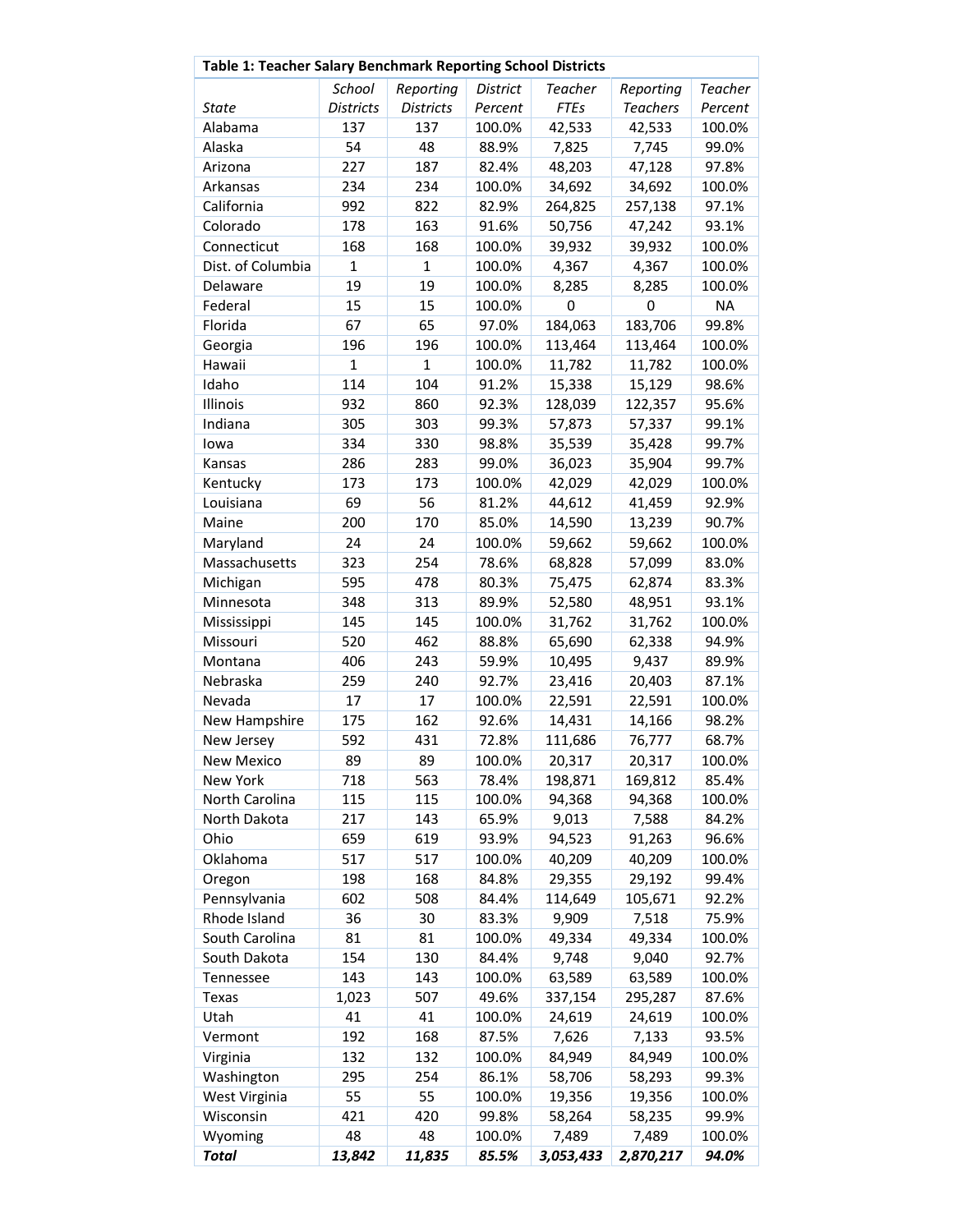| Table 2: Teacher Salary Benchmark Averages |                 |                   |                 |           |           |
|--------------------------------------------|-----------------|-------------------|-----------------|-----------|-----------|
|                                            | <b>Starting</b> | Top               | <b>Starting</b> | Top       | Top       |
| State                                      | Salary          | <b>Bachelor's</b> | Master's        | Master's  | Salary    |
| Alabama                                    | 39,479          | 50,679            | 45,383          | 58,010    | 66,692    |
| Alaska                                     | 48,047          | 82,419            | 53,691          | 86,484    | 87,148    |
| Arizona                                    | 36,400          | NA.               | <b>NA</b>       | NA        | <b>NA</b> |
| Arkansas                                   | 34,724          | <b>NA</b>         | 38,734          | <b>NA</b> | 53,290    |
| California                                 | 48,207          | <b>NA</b>         | <b>NA</b>       | <b>NA</b> | 96,109    |
| Colorado                                   | 34,229          | 43,283            | 37,671          | 54,800    | 63,010    |
| Connecticut                                | 46,407          | <b>NA</b>         | 50,252          | 87,324    | 92,893    |
| Delaware                                   | 42,412          | 59,624            | 48,152          | 75,275    | 85,865    |
| Dist. of Columbia                          | 56,313          | 89,214            | 60,057          | 110,179   | 116,408   |
| Federal                                    | 52,100          | 100,757           | 59,472          | 109,077   | 125,127   |
| Florida                                    | 37,932          | 59,541            | 39,856          | 60,771    | 61,129    |
| Georgia                                    | 35,656          | 53,713            | 40,888          | 61,705    | 77,209    |
| Hawaii                                     | 48,428          | 68,988            | 52,302          | 74,508    | 88,839    |
| Idaho                                      | 36,370          | 52,043            | 38,462          | 56,549    | 58,283    |
| Illinois                                   | 39,817          | 58,841            | 43,849          | 73,425    | 81,312    |
| Indiana                                    | 36,498          | <b>NA</b>         | NA              | NA        | 67,947    |
| lowa                                       | 37,406          | <b>NA</b>         | <b>NA</b>       | <b>NA</b> | 70,144    |
| Kansas                                     | 36,781          | 41,794            | 39,762          | 51,697    | 58,000    |
| Kentucky                                   | 36,932          | 52,340            | 40,707          | 57,297    | 62,047    |
| Louisiana                                  | 40,400          | 53,254            | 41,671          | 54,626    | 56,660    |
| Maine                                      | 35,477          | 59,528            | 38,080          | 63,182    | 65,132    |
| Maryland                                   | 45,685          | 62,538            | 48,539          | 84,047    | 90,951    |
| Massachusetts                              | 46,737          | 74,280            | 50,588          | 82,403    | 91,973    |
| Michigan                                   | 37,111          | <b>NA</b>         | <b>NA</b>       | 68,585    | 71,000    |
| Minnesota                                  | 39,554          | 54,127            | 44,432          | 65,500    | 70,541    |
| Mississippi                                | 35,067          | 53,779            | 37,502          | 61,678    | 68,562    |
| Missouri                                   | 32,600          | 41,305            | 35,403          | 51,132    | 55,780    |
| Montana                                    | 32,132          | 42,721            | 35,845          | 59,288    | 64,031    |
| Nebraska                                   | 35,116          | 43,275            | 41,656          | 59,517    | 66,881    |
| Nevada                                     | 40,190          | 53,495            | 46,338          | 68,545    | 76,833    |
| New Hampshire                              | 38,305          | 57,233            | 41,808          | 64,702    | 68,751    |
| New Jersey                                 | 52,854          | 84,009            | 56,548          | 88,946    | 92,810    |
| New Mexico                                 | 36,405          | <b>NA</b>         | <b>NA</b>       | <b>NA</b> | 62,128    |
| New York                                   | 46,426          | 76,205            | 51,028          | 87,873    | 93,656    |
| North Carolina                             | 37,739          | 54,739            | 41,239          | 59,939    | 62,469    |
| North Dakota                               | 39,748          | 59,830            | 43,564          | ΝA        | 63,914    |
| Ohio                                       | 36,709          | 63,337            | 40,655          | 73,908    | 78,469    |
| Oklahoma                                   | 37,014          | 51,406            | 38,453          | 53,447    | 55,902    |
| Oregon                                     | 37,181          | 52,585            | 41,352          | 65,011    | 70,179    |
| Pennsylvania                               | 45,404          | 71,403            | 49,018          | 78,470    | 83,971    |
| Rhode Island                               | 43,092          | 80,809            | ΝA              | ΝA        | ΝA        |
| South Carolina                             | 34,471          | 53,148            | 39,317          | 60,155    | 73,296    |
| South Dakota                               | 38,819          | 51,751            | 43,303          | 53,722    | <b>NA</b> |
| Tennessee                                  | 37,951          | 50,775            | 41,080          | 55,353    | 60,214    |
| Texas                                      | 42,418          | ΝA                | 45,533          | ΝA        | 60,183    |
| Utah                                       | 40,569          | 61,743            | 44,384          | 71,882    | 75,801    |
| Vermont                                    | 39,567          | 56,471            | 44,439          | 69,410    | 75,124    |
| Virginia                                   | 41,077          | ΝA                | 43,802          | ΝA        | ΝA        |
| Washington                                 | 47,416          | 56,921            | 56,035          | 82,333    | 91,603    |
| West Virginia                              | 35,767          | 56,840            | 38,590          | 59,694    | 63,541    |
| Wisconsin                                  | 38,538          | <b>NA</b>         | <b>NA</b>       | <b>NA</b> | 70,949    |
| Wyoming                                    | 45,814          | 54,266            | 50,206          | 65,510    | 72,466    |
| US                                         | 40,154          | 58,574            | 43,823          | 68,789    | 74,582    |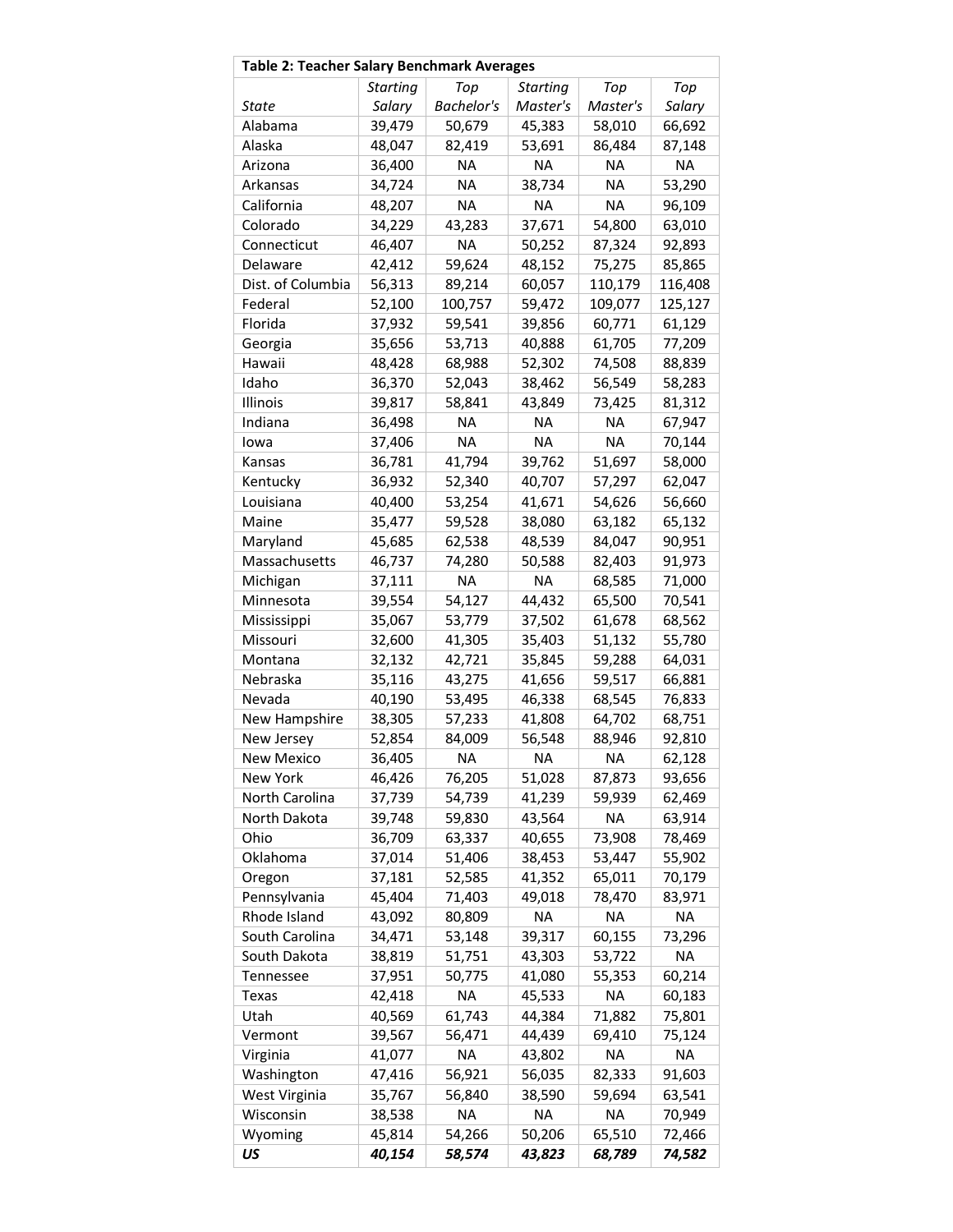| \$40K<br>\$40K<br><b>Teacher</b><br><b>Starting Salary</b><br>Salary<br><b>Starting</b><br><b>District</b><br><b>Districts</b><br><b>Teachers</b><br>Salary<br>Percent<br>2017-2018<br>Change<br><b>State</b><br>Rank<br>Percent<br>Alabama<br>39,479<br>2.6%<br>24<br>13<br>9.5%<br>6,355<br>14.9%<br>38,491<br>48,047<br>5<br>48<br>100.0%<br>7,745<br>100.0%<br>46,954<br>2.3%<br>Alaska<br>40<br>38<br>39.3%<br>5.6%<br>Arizona<br>36,400<br>20.3%<br>18,531<br>34,473<br>22<br>9.4%<br>9,633<br>27.8%<br>1.2%<br>Arkansas<br>34,724<br>47<br>34,323<br>758<br>92.2%<br>252,463<br>98.2%<br>2.6%<br>California<br>48,207<br>4<br>46,992<br>49<br>19<br>49.9%<br>2.2%<br>Colorado<br>34,229<br>11.7%<br>23,552<br>33,483<br>46,407<br>$\boldsymbol{9}$<br>98.2%<br>99.7%<br>1.1%<br>165<br>39,811<br>45,922<br>Connecticut<br>15<br>94.7%<br>1.9%<br>Delaware<br>42,412<br>18<br>7,650<br>92.3%<br>41,639<br>Dist. of Columbia<br>56,313<br>1<br>$\mathbf{1}$<br>100.0%<br>4,367<br>100.0%<br>55,209<br>2.0%<br>Federal<br>100.0%<br>0<br><b>NA</b><br>3.2%<br>52,100<br><b>NA</b><br>15<br>50,468<br>Florida<br>29<br>19<br>29.2%<br>59.0%<br>0.8%<br>37,932<br>108,400<br>37,636<br>43<br>19<br>9.7%<br>49.5%<br>35,474<br>0.5%<br>Georgia<br>35,656<br>56,184<br>3<br>100.0%<br>46,790<br>3.5%<br>Hawaii<br>48,428<br>1<br>11,782<br>100.0%<br>5<br>Idaho<br>36,370<br>41<br>4.8%<br>714<br>4.7%<br>4.5%<br>34,801<br>20<br>363<br>42.2%<br>85,584<br>69.9%<br>1.5%<br>Illinois<br>39,817<br>39,236<br>Indiana<br>38<br>39<br>30.6%<br>1.5%<br>36,498<br>12.9%<br>17,521<br>35,943<br>31<br>62<br>37,406<br>18.8%<br>11,443<br>32.3%<br>37,048<br>1.0%<br>lowa<br>36<br>Kansas<br>36,781<br>51<br>18.0%<br>19,126<br>53.3%<br>35,769<br>2.8%<br>35<br>10<br>5.8%<br>25.3%<br>0.5%<br>Kentucky<br>36,932<br>10,638<br>36,752<br>18<br>32<br>57.1%<br>80.2%<br>0.2%<br>Louisiana<br>40,400<br>33,252<br>40,303<br>Maine<br>35,477<br>44<br>15<br>8.8%<br>1,647<br>12.4%<br>34,788<br>2.0%<br>24<br>59,662<br>1.2%<br>Maryland<br>45,685<br>11<br>100.0%<br>100.0%<br>45,147<br>$\overline{7}$<br>249<br>98.0%<br>99.5%<br>2.7%<br>Massachusetts<br>46,737<br>56,806<br>45,498<br>Michigan<br>33<br>22.7%<br>1.4%<br>37,111<br>75<br>15.7%<br>14,246<br>36,599<br>23<br>57.8%<br>2.7%<br>Minnesota<br>39,554<br>118<br>37.7%<br>28,285<br>38,529<br>46<br>$\overline{2}$<br>895<br>2.8%<br>0.8%<br>35,067<br>1.4%<br>34,784<br>Mississippi<br>50<br>5.2%<br>Missouri<br>32,600<br>24<br>12,158<br>19.5%<br>32,226<br>1.2%<br>499<br>51<br>5<br>2.1%<br>5.3%<br>2.3%<br>Montana<br>32,132<br>31,418<br>3<br>45<br>1.3%<br>6,674<br>32.7%<br>1.9%<br>Nebraska<br>35,116<br>34,465<br>8<br>19<br>47.1%<br>80.1%<br>2.9%<br>Nevada<br>40,190<br>18,098<br>39,054<br>51<br>38,305<br>27<br>31.5%<br>4,235<br>29.9%<br>2.4%<br>New Hampshire<br>37,395<br>$\overline{2}$<br>431<br>76,777<br>2.7%<br>52,854<br>100.0%<br>100.0%<br>New Jersey<br>51,443<br>39<br>36,405<br>New Mexico<br>3.<br>3.4%<br>497<br>2.4%<br>36,405<br>NA.<br>8<br>89.7%<br>45,589<br>New York<br>46,426<br>441<br>78.3%<br>152,395<br>1.8%<br>7.0%<br>North Carolina<br>37,739<br>30<br>8<br>29.1%<br>37,631<br>0.3%<br>27,433<br>64<br>North Dakota<br>39,748<br>21<br>44.8%<br>4,990<br>65.8%<br>38,611<br>2.9%<br>Ohio<br>36,709<br>37<br>112<br>18.1%<br>34,555<br>37.9%<br>35,923<br>2.2%<br>Oklahoma<br>37,014<br>34<br>12<br>2.3%<br>6,316<br>15.7%<br>32,010<br>15.6%<br>37,181<br>32<br>23<br>13.7%<br>9,696<br>33.2%<br>36,319<br>2.4%<br>Oregon<br>12<br>442<br>Pennsylvania<br>45,404<br>87.0%<br>99,494<br>94.2%<br>44,647<br>1.7%<br>Rhode Island<br>43,092<br>13<br>27<br>90.0%<br>7,114<br>94.6%<br>41,869<br>2.9%<br>South Carolina<br>48<br>0<br>0.0%<br>0<br>0.0%<br>4.0%<br>34,471<br>33,148<br>25<br>42<br>32.3%<br>4,362<br>48.3%<br>South Dakota<br>38,819<br>38,098<br>1.9%<br>37,951<br>28<br>28<br>19.6%<br>24,998<br>39.3%<br>37,305<br>1.7%<br>Tennessee<br>14<br>312<br>61.5%<br>276,167<br>93.5%<br>2.3%<br>Texas<br>42,418<br>41,481<br>Utah<br>40,569<br>17<br>28<br>68.3%<br>20,068<br>81.5%<br>38,499<br>5.4%<br>39,567<br>22<br>89<br>53.0%<br>4,189<br>58.7%<br>38,499<br>2.8%<br>Vermont<br>41,077<br>16<br>83<br>62.9%<br>72,858<br>85.8%<br>40,453<br>1.5%<br>Virginia<br>6<br>47,416<br>254<br>100.0%<br>58,293<br>100.0%<br>42,240<br>12.3%<br>Washington<br>0<br>42<br>0<br>0.0%<br>0.0%<br>6.1%<br>West Virginia<br>35,767<br>33,715<br>26<br>Wisconsin<br>38,538<br>162<br>38.6%<br>50.0%<br>29,138<br>38,181<br>0.9%<br>48<br>Wyoming<br>45,814<br>10<br>100.0%<br>7,489<br>100.0%<br>45,241<br>1.3%<br><b>Total</b><br>40,154<br>4,881<br>41.2%<br>1,844,784<br>64.3%<br>39,254<br>2.3% | <b>Table 3: Starting Teacher Salary</b> |  |  |  |  |
|--------------------------------------------------------------------------------------------------------------------------------------------------------------------------------------------------------------------------------------------------------------------------------------------------------------------------------------------------------------------------------------------------------------------------------------------------------------------------------------------------------------------------------------------------------------------------------------------------------------------------------------------------------------------------------------------------------------------------------------------------------------------------------------------------------------------------------------------------------------------------------------------------------------------------------------------------------------------------------------------------------------------------------------------------------------------------------------------------------------------------------------------------------------------------------------------------------------------------------------------------------------------------------------------------------------------------------------------------------------------------------------------------------------------------------------------------------------------------------------------------------------------------------------------------------------------------------------------------------------------------------------------------------------------------------------------------------------------------------------------------------------------------------------------------------------------------------------------------------------------------------------------------------------------------------------------------------------------------------------------------------------------------------------------------------------------------------------------------------------------------------------------------------------------------------------------------------------------------------------------------------------------------------------------------------------------------------------------------------------------------------------------------------------------------------------------------------------------------------------------------------------------------------------------------------------------------------------------------------------------------------------------------------------------------------------------------------------------------------------------------------------------------------------------------------------------------------------------------------------------------------------------------------------------------------------------------------------------------------------------------------------------------------------------------------------------------------------------------------------------------------------------------------------------------------------------------------------------------------------------------------------------------------------------------------------------------------------------------------------------------------------------------------------------------------------------------------------------------------------------------------------------------------------------------------------------------------------------------------------------------------------------------------------------------------------------------------------------------------------------------------------------------------------------------------------------------------------------------------------------------------------------------------------------------------------------------------------------------------------------------------------------------------------------------------------------------------------------------------------------------------------------------------------------------------------------------------------------------------------------------------------------------------------------------------------------------------------------------------------------------------------------------------------------------------------------------------------------------------------------------------------------------------------------------------------------------------------------------------------------------------------------------------------------------------------------------------------|-----------------------------------------|--|--|--|--|
|                                                                                                                                                                                                                                                                                                                                                                                                                                                                                                                                                                                                                                                                                                                                                                                                                                                                                                                                                                                                                                                                                                                                                                                                                                                                                                                                                                                                                                                                                                                                                                                                                                                                                                                                                                                                                                                                                                                                                                                                                                                                                                                                                                                                                                                                                                                                                                                                                                                                                                                                                                                                                                                                                                                                                                                                                                                                                                                                                                                                                                                                                                                                                                                                                                                                                                                                                                                                                                                                                                                                                                                                                                                                                                                                                                                                                                                                                                                                                                                                                                                                                                                                                                                                                                                                                                                                                                                                                                                                                                                                                                                                                                                                                                              |                                         |  |  |  |  |
|                                                                                                                                                                                                                                                                                                                                                                                                                                                                                                                                                                                                                                                                                                                                                                                                                                                                                                                                                                                                                                                                                                                                                                                                                                                                                                                                                                                                                                                                                                                                                                                                                                                                                                                                                                                                                                                                                                                                                                                                                                                                                                                                                                                                                                                                                                                                                                                                                                                                                                                                                                                                                                                                                                                                                                                                                                                                                                                                                                                                                                                                                                                                                                                                                                                                                                                                                                                                                                                                                                                                                                                                                                                                                                                                                                                                                                                                                                                                                                                                                                                                                                                                                                                                                                                                                                                                                                                                                                                                                                                                                                                                                                                                                                              |                                         |  |  |  |  |
|                                                                                                                                                                                                                                                                                                                                                                                                                                                                                                                                                                                                                                                                                                                                                                                                                                                                                                                                                                                                                                                                                                                                                                                                                                                                                                                                                                                                                                                                                                                                                                                                                                                                                                                                                                                                                                                                                                                                                                                                                                                                                                                                                                                                                                                                                                                                                                                                                                                                                                                                                                                                                                                                                                                                                                                                                                                                                                                                                                                                                                                                                                                                                                                                                                                                                                                                                                                                                                                                                                                                                                                                                                                                                                                                                                                                                                                                                                                                                                                                                                                                                                                                                                                                                                                                                                                                                                                                                                                                                                                                                                                                                                                                                                              |                                         |  |  |  |  |
|                                                                                                                                                                                                                                                                                                                                                                                                                                                                                                                                                                                                                                                                                                                                                                                                                                                                                                                                                                                                                                                                                                                                                                                                                                                                                                                                                                                                                                                                                                                                                                                                                                                                                                                                                                                                                                                                                                                                                                                                                                                                                                                                                                                                                                                                                                                                                                                                                                                                                                                                                                                                                                                                                                                                                                                                                                                                                                                                                                                                                                                                                                                                                                                                                                                                                                                                                                                                                                                                                                                                                                                                                                                                                                                                                                                                                                                                                                                                                                                                                                                                                                                                                                                                                                                                                                                                                                                                                                                                                                                                                                                                                                                                                                              |                                         |  |  |  |  |
|                                                                                                                                                                                                                                                                                                                                                                                                                                                                                                                                                                                                                                                                                                                                                                                                                                                                                                                                                                                                                                                                                                                                                                                                                                                                                                                                                                                                                                                                                                                                                                                                                                                                                                                                                                                                                                                                                                                                                                                                                                                                                                                                                                                                                                                                                                                                                                                                                                                                                                                                                                                                                                                                                                                                                                                                                                                                                                                                                                                                                                                                                                                                                                                                                                                                                                                                                                                                                                                                                                                                                                                                                                                                                                                                                                                                                                                                                                                                                                                                                                                                                                                                                                                                                                                                                                                                                                                                                                                                                                                                                                                                                                                                                                              |                                         |  |  |  |  |
|                                                                                                                                                                                                                                                                                                                                                                                                                                                                                                                                                                                                                                                                                                                                                                                                                                                                                                                                                                                                                                                                                                                                                                                                                                                                                                                                                                                                                                                                                                                                                                                                                                                                                                                                                                                                                                                                                                                                                                                                                                                                                                                                                                                                                                                                                                                                                                                                                                                                                                                                                                                                                                                                                                                                                                                                                                                                                                                                                                                                                                                                                                                                                                                                                                                                                                                                                                                                                                                                                                                                                                                                                                                                                                                                                                                                                                                                                                                                                                                                                                                                                                                                                                                                                                                                                                                                                                                                                                                                                                                                                                                                                                                                                                              |                                         |  |  |  |  |
|                                                                                                                                                                                                                                                                                                                                                                                                                                                                                                                                                                                                                                                                                                                                                                                                                                                                                                                                                                                                                                                                                                                                                                                                                                                                                                                                                                                                                                                                                                                                                                                                                                                                                                                                                                                                                                                                                                                                                                                                                                                                                                                                                                                                                                                                                                                                                                                                                                                                                                                                                                                                                                                                                                                                                                                                                                                                                                                                                                                                                                                                                                                                                                                                                                                                                                                                                                                                                                                                                                                                                                                                                                                                                                                                                                                                                                                                                                                                                                                                                                                                                                                                                                                                                                                                                                                                                                                                                                                                                                                                                                                                                                                                                                              |                                         |  |  |  |  |
|                                                                                                                                                                                                                                                                                                                                                                                                                                                                                                                                                                                                                                                                                                                                                                                                                                                                                                                                                                                                                                                                                                                                                                                                                                                                                                                                                                                                                                                                                                                                                                                                                                                                                                                                                                                                                                                                                                                                                                                                                                                                                                                                                                                                                                                                                                                                                                                                                                                                                                                                                                                                                                                                                                                                                                                                                                                                                                                                                                                                                                                                                                                                                                                                                                                                                                                                                                                                                                                                                                                                                                                                                                                                                                                                                                                                                                                                                                                                                                                                                                                                                                                                                                                                                                                                                                                                                                                                                                                                                                                                                                                                                                                                                                              |                                         |  |  |  |  |
|                                                                                                                                                                                                                                                                                                                                                                                                                                                                                                                                                                                                                                                                                                                                                                                                                                                                                                                                                                                                                                                                                                                                                                                                                                                                                                                                                                                                                                                                                                                                                                                                                                                                                                                                                                                                                                                                                                                                                                                                                                                                                                                                                                                                                                                                                                                                                                                                                                                                                                                                                                                                                                                                                                                                                                                                                                                                                                                                                                                                                                                                                                                                                                                                                                                                                                                                                                                                                                                                                                                                                                                                                                                                                                                                                                                                                                                                                                                                                                                                                                                                                                                                                                                                                                                                                                                                                                                                                                                                                                                                                                                                                                                                                                              |                                         |  |  |  |  |
|                                                                                                                                                                                                                                                                                                                                                                                                                                                                                                                                                                                                                                                                                                                                                                                                                                                                                                                                                                                                                                                                                                                                                                                                                                                                                                                                                                                                                                                                                                                                                                                                                                                                                                                                                                                                                                                                                                                                                                                                                                                                                                                                                                                                                                                                                                                                                                                                                                                                                                                                                                                                                                                                                                                                                                                                                                                                                                                                                                                                                                                                                                                                                                                                                                                                                                                                                                                                                                                                                                                                                                                                                                                                                                                                                                                                                                                                                                                                                                                                                                                                                                                                                                                                                                                                                                                                                                                                                                                                                                                                                                                                                                                                                                              |                                         |  |  |  |  |
|                                                                                                                                                                                                                                                                                                                                                                                                                                                                                                                                                                                                                                                                                                                                                                                                                                                                                                                                                                                                                                                                                                                                                                                                                                                                                                                                                                                                                                                                                                                                                                                                                                                                                                                                                                                                                                                                                                                                                                                                                                                                                                                                                                                                                                                                                                                                                                                                                                                                                                                                                                                                                                                                                                                                                                                                                                                                                                                                                                                                                                                                                                                                                                                                                                                                                                                                                                                                                                                                                                                                                                                                                                                                                                                                                                                                                                                                                                                                                                                                                                                                                                                                                                                                                                                                                                                                                                                                                                                                                                                                                                                                                                                                                                              |                                         |  |  |  |  |
|                                                                                                                                                                                                                                                                                                                                                                                                                                                                                                                                                                                                                                                                                                                                                                                                                                                                                                                                                                                                                                                                                                                                                                                                                                                                                                                                                                                                                                                                                                                                                                                                                                                                                                                                                                                                                                                                                                                                                                                                                                                                                                                                                                                                                                                                                                                                                                                                                                                                                                                                                                                                                                                                                                                                                                                                                                                                                                                                                                                                                                                                                                                                                                                                                                                                                                                                                                                                                                                                                                                                                                                                                                                                                                                                                                                                                                                                                                                                                                                                                                                                                                                                                                                                                                                                                                                                                                                                                                                                                                                                                                                                                                                                                                              |                                         |  |  |  |  |
|                                                                                                                                                                                                                                                                                                                                                                                                                                                                                                                                                                                                                                                                                                                                                                                                                                                                                                                                                                                                                                                                                                                                                                                                                                                                                                                                                                                                                                                                                                                                                                                                                                                                                                                                                                                                                                                                                                                                                                                                                                                                                                                                                                                                                                                                                                                                                                                                                                                                                                                                                                                                                                                                                                                                                                                                                                                                                                                                                                                                                                                                                                                                                                                                                                                                                                                                                                                                                                                                                                                                                                                                                                                                                                                                                                                                                                                                                                                                                                                                                                                                                                                                                                                                                                                                                                                                                                                                                                                                                                                                                                                                                                                                                                              |                                         |  |  |  |  |
|                                                                                                                                                                                                                                                                                                                                                                                                                                                                                                                                                                                                                                                                                                                                                                                                                                                                                                                                                                                                                                                                                                                                                                                                                                                                                                                                                                                                                                                                                                                                                                                                                                                                                                                                                                                                                                                                                                                                                                                                                                                                                                                                                                                                                                                                                                                                                                                                                                                                                                                                                                                                                                                                                                                                                                                                                                                                                                                                                                                                                                                                                                                                                                                                                                                                                                                                                                                                                                                                                                                                                                                                                                                                                                                                                                                                                                                                                                                                                                                                                                                                                                                                                                                                                                                                                                                                                                                                                                                                                                                                                                                                                                                                                                              |                                         |  |  |  |  |
|                                                                                                                                                                                                                                                                                                                                                                                                                                                                                                                                                                                                                                                                                                                                                                                                                                                                                                                                                                                                                                                                                                                                                                                                                                                                                                                                                                                                                                                                                                                                                                                                                                                                                                                                                                                                                                                                                                                                                                                                                                                                                                                                                                                                                                                                                                                                                                                                                                                                                                                                                                                                                                                                                                                                                                                                                                                                                                                                                                                                                                                                                                                                                                                                                                                                                                                                                                                                                                                                                                                                                                                                                                                                                                                                                                                                                                                                                                                                                                                                                                                                                                                                                                                                                                                                                                                                                                                                                                                                                                                                                                                                                                                                                                              |                                         |  |  |  |  |
|                                                                                                                                                                                                                                                                                                                                                                                                                                                                                                                                                                                                                                                                                                                                                                                                                                                                                                                                                                                                                                                                                                                                                                                                                                                                                                                                                                                                                                                                                                                                                                                                                                                                                                                                                                                                                                                                                                                                                                                                                                                                                                                                                                                                                                                                                                                                                                                                                                                                                                                                                                                                                                                                                                                                                                                                                                                                                                                                                                                                                                                                                                                                                                                                                                                                                                                                                                                                                                                                                                                                                                                                                                                                                                                                                                                                                                                                                                                                                                                                                                                                                                                                                                                                                                                                                                                                                                                                                                                                                                                                                                                                                                                                                                              |                                         |  |  |  |  |
|                                                                                                                                                                                                                                                                                                                                                                                                                                                                                                                                                                                                                                                                                                                                                                                                                                                                                                                                                                                                                                                                                                                                                                                                                                                                                                                                                                                                                                                                                                                                                                                                                                                                                                                                                                                                                                                                                                                                                                                                                                                                                                                                                                                                                                                                                                                                                                                                                                                                                                                                                                                                                                                                                                                                                                                                                                                                                                                                                                                                                                                                                                                                                                                                                                                                                                                                                                                                                                                                                                                                                                                                                                                                                                                                                                                                                                                                                                                                                                                                                                                                                                                                                                                                                                                                                                                                                                                                                                                                                                                                                                                                                                                                                                              |                                         |  |  |  |  |
|                                                                                                                                                                                                                                                                                                                                                                                                                                                                                                                                                                                                                                                                                                                                                                                                                                                                                                                                                                                                                                                                                                                                                                                                                                                                                                                                                                                                                                                                                                                                                                                                                                                                                                                                                                                                                                                                                                                                                                                                                                                                                                                                                                                                                                                                                                                                                                                                                                                                                                                                                                                                                                                                                                                                                                                                                                                                                                                                                                                                                                                                                                                                                                                                                                                                                                                                                                                                                                                                                                                                                                                                                                                                                                                                                                                                                                                                                                                                                                                                                                                                                                                                                                                                                                                                                                                                                                                                                                                                                                                                                                                                                                                                                                              |                                         |  |  |  |  |
|                                                                                                                                                                                                                                                                                                                                                                                                                                                                                                                                                                                                                                                                                                                                                                                                                                                                                                                                                                                                                                                                                                                                                                                                                                                                                                                                                                                                                                                                                                                                                                                                                                                                                                                                                                                                                                                                                                                                                                                                                                                                                                                                                                                                                                                                                                                                                                                                                                                                                                                                                                                                                                                                                                                                                                                                                                                                                                                                                                                                                                                                                                                                                                                                                                                                                                                                                                                                                                                                                                                                                                                                                                                                                                                                                                                                                                                                                                                                                                                                                                                                                                                                                                                                                                                                                                                                                                                                                                                                                                                                                                                                                                                                                                              |                                         |  |  |  |  |
|                                                                                                                                                                                                                                                                                                                                                                                                                                                                                                                                                                                                                                                                                                                                                                                                                                                                                                                                                                                                                                                                                                                                                                                                                                                                                                                                                                                                                                                                                                                                                                                                                                                                                                                                                                                                                                                                                                                                                                                                                                                                                                                                                                                                                                                                                                                                                                                                                                                                                                                                                                                                                                                                                                                                                                                                                                                                                                                                                                                                                                                                                                                                                                                                                                                                                                                                                                                                                                                                                                                                                                                                                                                                                                                                                                                                                                                                                                                                                                                                                                                                                                                                                                                                                                                                                                                                                                                                                                                                                                                                                                                                                                                                                                              |                                         |  |  |  |  |
|                                                                                                                                                                                                                                                                                                                                                                                                                                                                                                                                                                                                                                                                                                                                                                                                                                                                                                                                                                                                                                                                                                                                                                                                                                                                                                                                                                                                                                                                                                                                                                                                                                                                                                                                                                                                                                                                                                                                                                                                                                                                                                                                                                                                                                                                                                                                                                                                                                                                                                                                                                                                                                                                                                                                                                                                                                                                                                                                                                                                                                                                                                                                                                                                                                                                                                                                                                                                                                                                                                                                                                                                                                                                                                                                                                                                                                                                                                                                                                                                                                                                                                                                                                                                                                                                                                                                                                                                                                                                                                                                                                                                                                                                                                              |                                         |  |  |  |  |
|                                                                                                                                                                                                                                                                                                                                                                                                                                                                                                                                                                                                                                                                                                                                                                                                                                                                                                                                                                                                                                                                                                                                                                                                                                                                                                                                                                                                                                                                                                                                                                                                                                                                                                                                                                                                                                                                                                                                                                                                                                                                                                                                                                                                                                                                                                                                                                                                                                                                                                                                                                                                                                                                                                                                                                                                                                                                                                                                                                                                                                                                                                                                                                                                                                                                                                                                                                                                                                                                                                                                                                                                                                                                                                                                                                                                                                                                                                                                                                                                                                                                                                                                                                                                                                                                                                                                                                                                                                                                                                                                                                                                                                                                                                              |                                         |  |  |  |  |
|                                                                                                                                                                                                                                                                                                                                                                                                                                                                                                                                                                                                                                                                                                                                                                                                                                                                                                                                                                                                                                                                                                                                                                                                                                                                                                                                                                                                                                                                                                                                                                                                                                                                                                                                                                                                                                                                                                                                                                                                                                                                                                                                                                                                                                                                                                                                                                                                                                                                                                                                                                                                                                                                                                                                                                                                                                                                                                                                                                                                                                                                                                                                                                                                                                                                                                                                                                                                                                                                                                                                                                                                                                                                                                                                                                                                                                                                                                                                                                                                                                                                                                                                                                                                                                                                                                                                                                                                                                                                                                                                                                                                                                                                                                              |                                         |  |  |  |  |
|                                                                                                                                                                                                                                                                                                                                                                                                                                                                                                                                                                                                                                                                                                                                                                                                                                                                                                                                                                                                                                                                                                                                                                                                                                                                                                                                                                                                                                                                                                                                                                                                                                                                                                                                                                                                                                                                                                                                                                                                                                                                                                                                                                                                                                                                                                                                                                                                                                                                                                                                                                                                                                                                                                                                                                                                                                                                                                                                                                                                                                                                                                                                                                                                                                                                                                                                                                                                                                                                                                                                                                                                                                                                                                                                                                                                                                                                                                                                                                                                                                                                                                                                                                                                                                                                                                                                                                                                                                                                                                                                                                                                                                                                                                              |                                         |  |  |  |  |
|                                                                                                                                                                                                                                                                                                                                                                                                                                                                                                                                                                                                                                                                                                                                                                                                                                                                                                                                                                                                                                                                                                                                                                                                                                                                                                                                                                                                                                                                                                                                                                                                                                                                                                                                                                                                                                                                                                                                                                                                                                                                                                                                                                                                                                                                                                                                                                                                                                                                                                                                                                                                                                                                                                                                                                                                                                                                                                                                                                                                                                                                                                                                                                                                                                                                                                                                                                                                                                                                                                                                                                                                                                                                                                                                                                                                                                                                                                                                                                                                                                                                                                                                                                                                                                                                                                                                                                                                                                                                                                                                                                                                                                                                                                              |                                         |  |  |  |  |
|                                                                                                                                                                                                                                                                                                                                                                                                                                                                                                                                                                                                                                                                                                                                                                                                                                                                                                                                                                                                                                                                                                                                                                                                                                                                                                                                                                                                                                                                                                                                                                                                                                                                                                                                                                                                                                                                                                                                                                                                                                                                                                                                                                                                                                                                                                                                                                                                                                                                                                                                                                                                                                                                                                                                                                                                                                                                                                                                                                                                                                                                                                                                                                                                                                                                                                                                                                                                                                                                                                                                                                                                                                                                                                                                                                                                                                                                                                                                                                                                                                                                                                                                                                                                                                                                                                                                                                                                                                                                                                                                                                                                                                                                                                              |                                         |  |  |  |  |
|                                                                                                                                                                                                                                                                                                                                                                                                                                                                                                                                                                                                                                                                                                                                                                                                                                                                                                                                                                                                                                                                                                                                                                                                                                                                                                                                                                                                                                                                                                                                                                                                                                                                                                                                                                                                                                                                                                                                                                                                                                                                                                                                                                                                                                                                                                                                                                                                                                                                                                                                                                                                                                                                                                                                                                                                                                                                                                                                                                                                                                                                                                                                                                                                                                                                                                                                                                                                                                                                                                                                                                                                                                                                                                                                                                                                                                                                                                                                                                                                                                                                                                                                                                                                                                                                                                                                                                                                                                                                                                                                                                                                                                                                                                              |                                         |  |  |  |  |
|                                                                                                                                                                                                                                                                                                                                                                                                                                                                                                                                                                                                                                                                                                                                                                                                                                                                                                                                                                                                                                                                                                                                                                                                                                                                                                                                                                                                                                                                                                                                                                                                                                                                                                                                                                                                                                                                                                                                                                                                                                                                                                                                                                                                                                                                                                                                                                                                                                                                                                                                                                                                                                                                                                                                                                                                                                                                                                                                                                                                                                                                                                                                                                                                                                                                                                                                                                                                                                                                                                                                                                                                                                                                                                                                                                                                                                                                                                                                                                                                                                                                                                                                                                                                                                                                                                                                                                                                                                                                                                                                                                                                                                                                                                              |                                         |  |  |  |  |
|                                                                                                                                                                                                                                                                                                                                                                                                                                                                                                                                                                                                                                                                                                                                                                                                                                                                                                                                                                                                                                                                                                                                                                                                                                                                                                                                                                                                                                                                                                                                                                                                                                                                                                                                                                                                                                                                                                                                                                                                                                                                                                                                                                                                                                                                                                                                                                                                                                                                                                                                                                                                                                                                                                                                                                                                                                                                                                                                                                                                                                                                                                                                                                                                                                                                                                                                                                                                                                                                                                                                                                                                                                                                                                                                                                                                                                                                                                                                                                                                                                                                                                                                                                                                                                                                                                                                                                                                                                                                                                                                                                                                                                                                                                              |                                         |  |  |  |  |
|                                                                                                                                                                                                                                                                                                                                                                                                                                                                                                                                                                                                                                                                                                                                                                                                                                                                                                                                                                                                                                                                                                                                                                                                                                                                                                                                                                                                                                                                                                                                                                                                                                                                                                                                                                                                                                                                                                                                                                                                                                                                                                                                                                                                                                                                                                                                                                                                                                                                                                                                                                                                                                                                                                                                                                                                                                                                                                                                                                                                                                                                                                                                                                                                                                                                                                                                                                                                                                                                                                                                                                                                                                                                                                                                                                                                                                                                                                                                                                                                                                                                                                                                                                                                                                                                                                                                                                                                                                                                                                                                                                                                                                                                                                              |                                         |  |  |  |  |
|                                                                                                                                                                                                                                                                                                                                                                                                                                                                                                                                                                                                                                                                                                                                                                                                                                                                                                                                                                                                                                                                                                                                                                                                                                                                                                                                                                                                                                                                                                                                                                                                                                                                                                                                                                                                                                                                                                                                                                                                                                                                                                                                                                                                                                                                                                                                                                                                                                                                                                                                                                                                                                                                                                                                                                                                                                                                                                                                                                                                                                                                                                                                                                                                                                                                                                                                                                                                                                                                                                                                                                                                                                                                                                                                                                                                                                                                                                                                                                                                                                                                                                                                                                                                                                                                                                                                                                                                                                                                                                                                                                                                                                                                                                              |                                         |  |  |  |  |
|                                                                                                                                                                                                                                                                                                                                                                                                                                                                                                                                                                                                                                                                                                                                                                                                                                                                                                                                                                                                                                                                                                                                                                                                                                                                                                                                                                                                                                                                                                                                                                                                                                                                                                                                                                                                                                                                                                                                                                                                                                                                                                                                                                                                                                                                                                                                                                                                                                                                                                                                                                                                                                                                                                                                                                                                                                                                                                                                                                                                                                                                                                                                                                                                                                                                                                                                                                                                                                                                                                                                                                                                                                                                                                                                                                                                                                                                                                                                                                                                                                                                                                                                                                                                                                                                                                                                                                                                                                                                                                                                                                                                                                                                                                              |                                         |  |  |  |  |
|                                                                                                                                                                                                                                                                                                                                                                                                                                                                                                                                                                                                                                                                                                                                                                                                                                                                                                                                                                                                                                                                                                                                                                                                                                                                                                                                                                                                                                                                                                                                                                                                                                                                                                                                                                                                                                                                                                                                                                                                                                                                                                                                                                                                                                                                                                                                                                                                                                                                                                                                                                                                                                                                                                                                                                                                                                                                                                                                                                                                                                                                                                                                                                                                                                                                                                                                                                                                                                                                                                                                                                                                                                                                                                                                                                                                                                                                                                                                                                                                                                                                                                                                                                                                                                                                                                                                                                                                                                                                                                                                                                                                                                                                                                              |                                         |  |  |  |  |
|                                                                                                                                                                                                                                                                                                                                                                                                                                                                                                                                                                                                                                                                                                                                                                                                                                                                                                                                                                                                                                                                                                                                                                                                                                                                                                                                                                                                                                                                                                                                                                                                                                                                                                                                                                                                                                                                                                                                                                                                                                                                                                                                                                                                                                                                                                                                                                                                                                                                                                                                                                                                                                                                                                                                                                                                                                                                                                                                                                                                                                                                                                                                                                                                                                                                                                                                                                                                                                                                                                                                                                                                                                                                                                                                                                                                                                                                                                                                                                                                                                                                                                                                                                                                                                                                                                                                                                                                                                                                                                                                                                                                                                                                                                              |                                         |  |  |  |  |
|                                                                                                                                                                                                                                                                                                                                                                                                                                                                                                                                                                                                                                                                                                                                                                                                                                                                                                                                                                                                                                                                                                                                                                                                                                                                                                                                                                                                                                                                                                                                                                                                                                                                                                                                                                                                                                                                                                                                                                                                                                                                                                                                                                                                                                                                                                                                                                                                                                                                                                                                                                                                                                                                                                                                                                                                                                                                                                                                                                                                                                                                                                                                                                                                                                                                                                                                                                                                                                                                                                                                                                                                                                                                                                                                                                                                                                                                                                                                                                                                                                                                                                                                                                                                                                                                                                                                                                                                                                                                                                                                                                                                                                                                                                              |                                         |  |  |  |  |
|                                                                                                                                                                                                                                                                                                                                                                                                                                                                                                                                                                                                                                                                                                                                                                                                                                                                                                                                                                                                                                                                                                                                                                                                                                                                                                                                                                                                                                                                                                                                                                                                                                                                                                                                                                                                                                                                                                                                                                                                                                                                                                                                                                                                                                                                                                                                                                                                                                                                                                                                                                                                                                                                                                                                                                                                                                                                                                                                                                                                                                                                                                                                                                                                                                                                                                                                                                                                                                                                                                                                                                                                                                                                                                                                                                                                                                                                                                                                                                                                                                                                                                                                                                                                                                                                                                                                                                                                                                                                                                                                                                                                                                                                                                              |                                         |  |  |  |  |
|                                                                                                                                                                                                                                                                                                                                                                                                                                                                                                                                                                                                                                                                                                                                                                                                                                                                                                                                                                                                                                                                                                                                                                                                                                                                                                                                                                                                                                                                                                                                                                                                                                                                                                                                                                                                                                                                                                                                                                                                                                                                                                                                                                                                                                                                                                                                                                                                                                                                                                                                                                                                                                                                                                                                                                                                                                                                                                                                                                                                                                                                                                                                                                                                                                                                                                                                                                                                                                                                                                                                                                                                                                                                                                                                                                                                                                                                                                                                                                                                                                                                                                                                                                                                                                                                                                                                                                                                                                                                                                                                                                                                                                                                                                              |                                         |  |  |  |  |
|                                                                                                                                                                                                                                                                                                                                                                                                                                                                                                                                                                                                                                                                                                                                                                                                                                                                                                                                                                                                                                                                                                                                                                                                                                                                                                                                                                                                                                                                                                                                                                                                                                                                                                                                                                                                                                                                                                                                                                                                                                                                                                                                                                                                                                                                                                                                                                                                                                                                                                                                                                                                                                                                                                                                                                                                                                                                                                                                                                                                                                                                                                                                                                                                                                                                                                                                                                                                                                                                                                                                                                                                                                                                                                                                                                                                                                                                                                                                                                                                                                                                                                                                                                                                                                                                                                                                                                                                                                                                                                                                                                                                                                                                                                              |                                         |  |  |  |  |
|                                                                                                                                                                                                                                                                                                                                                                                                                                                                                                                                                                                                                                                                                                                                                                                                                                                                                                                                                                                                                                                                                                                                                                                                                                                                                                                                                                                                                                                                                                                                                                                                                                                                                                                                                                                                                                                                                                                                                                                                                                                                                                                                                                                                                                                                                                                                                                                                                                                                                                                                                                                                                                                                                                                                                                                                                                                                                                                                                                                                                                                                                                                                                                                                                                                                                                                                                                                                                                                                                                                                                                                                                                                                                                                                                                                                                                                                                                                                                                                                                                                                                                                                                                                                                                                                                                                                                                                                                                                                                                                                                                                                                                                                                                              |                                         |  |  |  |  |
|                                                                                                                                                                                                                                                                                                                                                                                                                                                                                                                                                                                                                                                                                                                                                                                                                                                                                                                                                                                                                                                                                                                                                                                                                                                                                                                                                                                                                                                                                                                                                                                                                                                                                                                                                                                                                                                                                                                                                                                                                                                                                                                                                                                                                                                                                                                                                                                                                                                                                                                                                                                                                                                                                                                                                                                                                                                                                                                                                                                                                                                                                                                                                                                                                                                                                                                                                                                                                                                                                                                                                                                                                                                                                                                                                                                                                                                                                                                                                                                                                                                                                                                                                                                                                                                                                                                                                                                                                                                                                                                                                                                                                                                                                                              |                                         |  |  |  |  |
|                                                                                                                                                                                                                                                                                                                                                                                                                                                                                                                                                                                                                                                                                                                                                                                                                                                                                                                                                                                                                                                                                                                                                                                                                                                                                                                                                                                                                                                                                                                                                                                                                                                                                                                                                                                                                                                                                                                                                                                                                                                                                                                                                                                                                                                                                                                                                                                                                                                                                                                                                                                                                                                                                                                                                                                                                                                                                                                                                                                                                                                                                                                                                                                                                                                                                                                                                                                                                                                                                                                                                                                                                                                                                                                                                                                                                                                                                                                                                                                                                                                                                                                                                                                                                                                                                                                                                                                                                                                                                                                                                                                                                                                                                                              |                                         |  |  |  |  |
|                                                                                                                                                                                                                                                                                                                                                                                                                                                                                                                                                                                                                                                                                                                                                                                                                                                                                                                                                                                                                                                                                                                                                                                                                                                                                                                                                                                                                                                                                                                                                                                                                                                                                                                                                                                                                                                                                                                                                                                                                                                                                                                                                                                                                                                                                                                                                                                                                                                                                                                                                                                                                                                                                                                                                                                                                                                                                                                                                                                                                                                                                                                                                                                                                                                                                                                                                                                                                                                                                                                                                                                                                                                                                                                                                                                                                                                                                                                                                                                                                                                                                                                                                                                                                                                                                                                                                                                                                                                                                                                                                                                                                                                                                                              |                                         |  |  |  |  |
|                                                                                                                                                                                                                                                                                                                                                                                                                                                                                                                                                                                                                                                                                                                                                                                                                                                                                                                                                                                                                                                                                                                                                                                                                                                                                                                                                                                                                                                                                                                                                                                                                                                                                                                                                                                                                                                                                                                                                                                                                                                                                                                                                                                                                                                                                                                                                                                                                                                                                                                                                                                                                                                                                                                                                                                                                                                                                                                                                                                                                                                                                                                                                                                                                                                                                                                                                                                                                                                                                                                                                                                                                                                                                                                                                                                                                                                                                                                                                                                                                                                                                                                                                                                                                                                                                                                                                                                                                                                                                                                                                                                                                                                                                                              |                                         |  |  |  |  |
|                                                                                                                                                                                                                                                                                                                                                                                                                                                                                                                                                                                                                                                                                                                                                                                                                                                                                                                                                                                                                                                                                                                                                                                                                                                                                                                                                                                                                                                                                                                                                                                                                                                                                                                                                                                                                                                                                                                                                                                                                                                                                                                                                                                                                                                                                                                                                                                                                                                                                                                                                                                                                                                                                                                                                                                                                                                                                                                                                                                                                                                                                                                                                                                                                                                                                                                                                                                                                                                                                                                                                                                                                                                                                                                                                                                                                                                                                                                                                                                                                                                                                                                                                                                                                                                                                                                                                                                                                                                                                                                                                                                                                                                                                                              |                                         |  |  |  |  |
|                                                                                                                                                                                                                                                                                                                                                                                                                                                                                                                                                                                                                                                                                                                                                                                                                                                                                                                                                                                                                                                                                                                                                                                                                                                                                                                                                                                                                                                                                                                                                                                                                                                                                                                                                                                                                                                                                                                                                                                                                                                                                                                                                                                                                                                                                                                                                                                                                                                                                                                                                                                                                                                                                                                                                                                                                                                                                                                                                                                                                                                                                                                                                                                                                                                                                                                                                                                                                                                                                                                                                                                                                                                                                                                                                                                                                                                                                                                                                                                                                                                                                                                                                                                                                                                                                                                                                                                                                                                                                                                                                                                                                                                                                                              |                                         |  |  |  |  |
|                                                                                                                                                                                                                                                                                                                                                                                                                                                                                                                                                                                                                                                                                                                                                                                                                                                                                                                                                                                                                                                                                                                                                                                                                                                                                                                                                                                                                                                                                                                                                                                                                                                                                                                                                                                                                                                                                                                                                                                                                                                                                                                                                                                                                                                                                                                                                                                                                                                                                                                                                                                                                                                                                                                                                                                                                                                                                                                                                                                                                                                                                                                                                                                                                                                                                                                                                                                                                                                                                                                                                                                                                                                                                                                                                                                                                                                                                                                                                                                                                                                                                                                                                                                                                                                                                                                                                                                                                                                                                                                                                                                                                                                                                                              |                                         |  |  |  |  |
|                                                                                                                                                                                                                                                                                                                                                                                                                                                                                                                                                                                                                                                                                                                                                                                                                                                                                                                                                                                                                                                                                                                                                                                                                                                                                                                                                                                                                                                                                                                                                                                                                                                                                                                                                                                                                                                                                                                                                                                                                                                                                                                                                                                                                                                                                                                                                                                                                                                                                                                                                                                                                                                                                                                                                                                                                                                                                                                                                                                                                                                                                                                                                                                                                                                                                                                                                                                                                                                                                                                                                                                                                                                                                                                                                                                                                                                                                                                                                                                                                                                                                                                                                                                                                                                                                                                                                                                                                                                                                                                                                                                                                                                                                                              |                                         |  |  |  |  |
|                                                                                                                                                                                                                                                                                                                                                                                                                                                                                                                                                                                                                                                                                                                                                                                                                                                                                                                                                                                                                                                                                                                                                                                                                                                                                                                                                                                                                                                                                                                                                                                                                                                                                                                                                                                                                                                                                                                                                                                                                                                                                                                                                                                                                                                                                                                                                                                                                                                                                                                                                                                                                                                                                                                                                                                                                                                                                                                                                                                                                                                                                                                                                                                                                                                                                                                                                                                                                                                                                                                                                                                                                                                                                                                                                                                                                                                                                                                                                                                                                                                                                                                                                                                                                                                                                                                                                                                                                                                                                                                                                                                                                                                                                                              |                                         |  |  |  |  |
|                                                                                                                                                                                                                                                                                                                                                                                                                                                                                                                                                                                                                                                                                                                                                                                                                                                                                                                                                                                                                                                                                                                                                                                                                                                                                                                                                                                                                                                                                                                                                                                                                                                                                                                                                                                                                                                                                                                                                                                                                                                                                                                                                                                                                                                                                                                                                                                                                                                                                                                                                                                                                                                                                                                                                                                                                                                                                                                                                                                                                                                                                                                                                                                                                                                                                                                                                                                                                                                                                                                                                                                                                                                                                                                                                                                                                                                                                                                                                                                                                                                                                                                                                                                                                                                                                                                                                                                                                                                                                                                                                                                                                                                                                                              |                                         |  |  |  |  |
|                                                                                                                                                                                                                                                                                                                                                                                                                                                                                                                                                                                                                                                                                                                                                                                                                                                                                                                                                                                                                                                                                                                                                                                                                                                                                                                                                                                                                                                                                                                                                                                                                                                                                                                                                                                                                                                                                                                                                                                                                                                                                                                                                                                                                                                                                                                                                                                                                                                                                                                                                                                                                                                                                                                                                                                                                                                                                                                                                                                                                                                                                                                                                                                                                                                                                                                                                                                                                                                                                                                                                                                                                                                                                                                                                                                                                                                                                                                                                                                                                                                                                                                                                                                                                                                                                                                                                                                                                                                                                                                                                                                                                                                                                                              |                                         |  |  |  |  |
|                                                                                                                                                                                                                                                                                                                                                                                                                                                                                                                                                                                                                                                                                                                                                                                                                                                                                                                                                                                                                                                                                                                                                                                                                                                                                                                                                                                                                                                                                                                                                                                                                                                                                                                                                                                                                                                                                                                                                                                                                                                                                                                                                                                                                                                                                                                                                                                                                                                                                                                                                                                                                                                                                                                                                                                                                                                                                                                                                                                                                                                                                                                                                                                                                                                                                                                                                                                                                                                                                                                                                                                                                                                                                                                                                                                                                                                                                                                                                                                                                                                                                                                                                                                                                                                                                                                                                                                                                                                                                                                                                                                                                                                                                                              |                                         |  |  |  |  |
|                                                                                                                                                                                                                                                                                                                                                                                                                                                                                                                                                                                                                                                                                                                                                                                                                                                                                                                                                                                                                                                                                                                                                                                                                                                                                                                                                                                                                                                                                                                                                                                                                                                                                                                                                                                                                                                                                                                                                                                                                                                                                                                                                                                                                                                                                                                                                                                                                                                                                                                                                                                                                                                                                                                                                                                                                                                                                                                                                                                                                                                                                                                                                                                                                                                                                                                                                                                                                                                                                                                                                                                                                                                                                                                                                                                                                                                                                                                                                                                                                                                                                                                                                                                                                                                                                                                                                                                                                                                                                                                                                                                                                                                                                                              |                                         |  |  |  |  |
|                                                                                                                                                                                                                                                                                                                                                                                                                                                                                                                                                                                                                                                                                                                                                                                                                                                                                                                                                                                                                                                                                                                                                                                                                                                                                                                                                                                                                                                                                                                                                                                                                                                                                                                                                                                                                                                                                                                                                                                                                                                                                                                                                                                                                                                                                                                                                                                                                                                                                                                                                                                                                                                                                                                                                                                                                                                                                                                                                                                                                                                                                                                                                                                                                                                                                                                                                                                                                                                                                                                                                                                                                                                                                                                                                                                                                                                                                                                                                                                                                                                                                                                                                                                                                                                                                                                                                                                                                                                                                                                                                                                                                                                                                                              |                                         |  |  |  |  |
|                                                                                                                                                                                                                                                                                                                                                                                                                                                                                                                                                                                                                                                                                                                                                                                                                                                                                                                                                                                                                                                                                                                                                                                                                                                                                                                                                                                                                                                                                                                                                                                                                                                                                                                                                                                                                                                                                                                                                                                                                                                                                                                                                                                                                                                                                                                                                                                                                                                                                                                                                                                                                                                                                                                                                                                                                                                                                                                                                                                                                                                                                                                                                                                                                                                                                                                                                                                                                                                                                                                                                                                                                                                                                                                                                                                                                                                                                                                                                                                                                                                                                                                                                                                                                                                                                                                                                                                                                                                                                                                                                                                                                                                                                                              |                                         |  |  |  |  |
|                                                                                                                                                                                                                                                                                                                                                                                                                                                                                                                                                                                                                                                                                                                                                                                                                                                                                                                                                                                                                                                                                                                                                                                                                                                                                                                                                                                                                                                                                                                                                                                                                                                                                                                                                                                                                                                                                                                                                                                                                                                                                                                                                                                                                                                                                                                                                                                                                                                                                                                                                                                                                                                                                                                                                                                                                                                                                                                                                                                                                                                                                                                                                                                                                                                                                                                                                                                                                                                                                                                                                                                                                                                                                                                                                                                                                                                                                                                                                                                                                                                                                                                                                                                                                                                                                                                                                                                                                                                                                                                                                                                                                                                                                                              |                                         |  |  |  |  |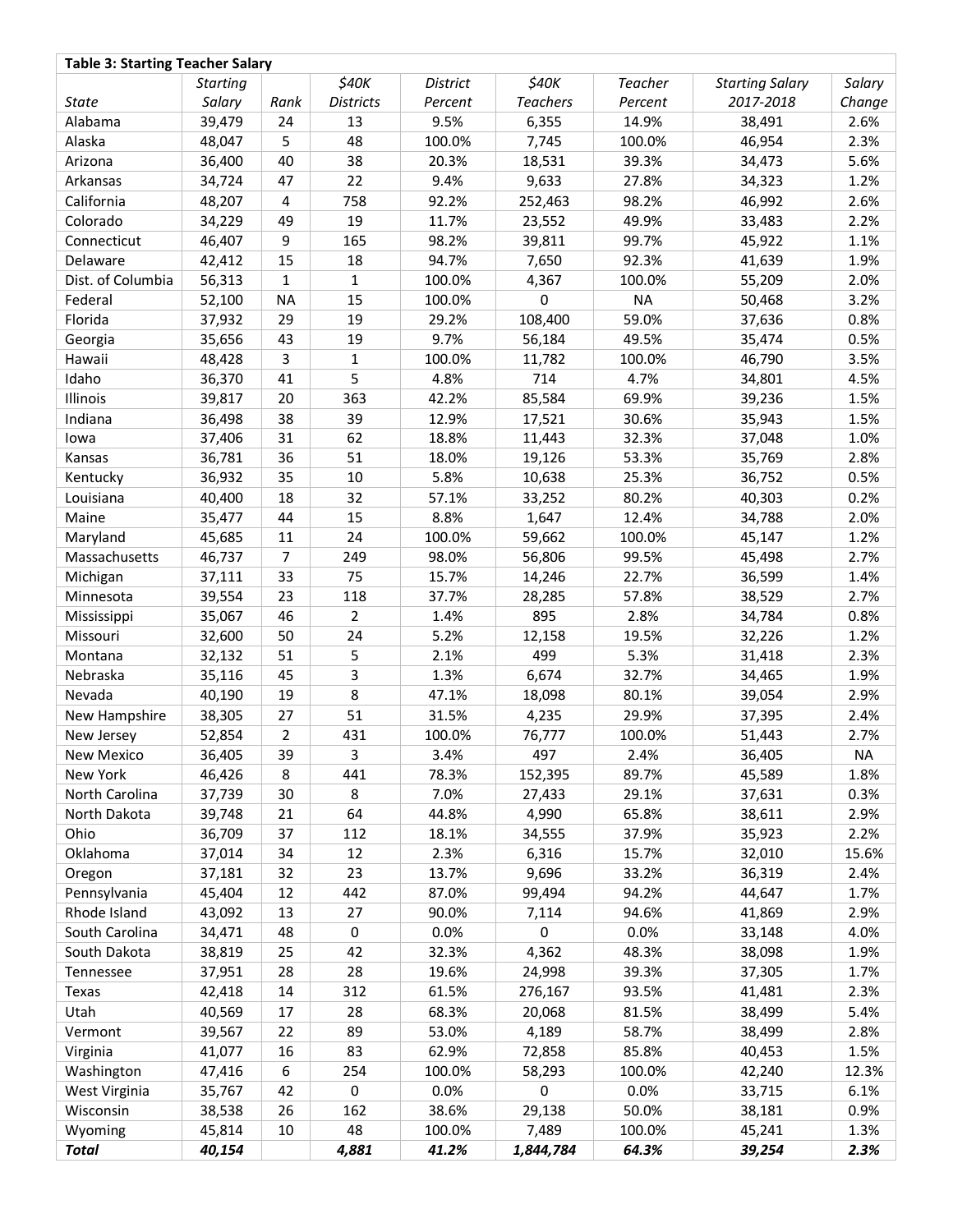# **Table 4: Teacher Salary Benchmarks by US Census Region**

|                           | <b>School</b>             | Reporting                                                                                      | <b>District</b> | <b>Teacher</b> | Reporting      | <b>Teacher</b> |  |
|---------------------------|---------------------------|------------------------------------------------------------------------------------------------|-----------------|----------------|----------------|----------------|--|
| Region                    | <b>Districts</b>          | <b>Districts</b>                                                                               | Percent         | <b>FTEs</b>    | <b>Teaches</b> | Percent        |  |
| Midwest                   | 5,030                     | 4,581                                                                                          | 91.1%           | 646,183        | 611,716        | 94.7%          |  |
| Northeast                 | 3,006                     | 2,454                                                                                          | 81.6%           | 580,523        | 491,347        | 84.6%          |  |
| South                     | 3,131                     | 2,600                                                                                          | 83.0%           | 1,254,428      | 1,209,051      | 96.4%          |  |
| West                      | 2,660                     | 2,185                                                                                          | 82.1%           | 572,300        | 558,102        | 97.5%          |  |
| US                        | 13,827                    | 11,820                                                                                         | 85.5%           | 3,053,433      | 2,870,217      | 94.0%          |  |
|                           |                           |                                                                                                |                 |                |                |                |  |
|                           |                           |                                                                                                |                 |                |                |                |  |
|                           | Average                   | Average                                                                                        | Average         | Average        | Average        |                |  |
|                           | <b>Starting</b>           | Top                                                                                            | <b>Starting</b> | Top            | Top            |                |  |
| Region                    | Salary                    | <b>Bachelor's</b>                                                                              | Master's        | Master's       | Salary         |                |  |
| Midwest                   | 37,394                    | 53,492                                                                                         | 41,387          | 65,444         | 70,854         |                |  |
| Northeast                 | 45,569                    | 72,397                                                                                         | 49,515          | 80,889         | 86,268         |                |  |
| South                     | 38,182                    | 52,950                                                                                         | 41,033          | 58,085         | 62,157         |                |  |
| West                      | 42,121                    | 51,830                                                                                         | 43,826          | 66,808         | 81,976         |                |  |
| US                        | 40,154                    | 58,574                                                                                         | 43,823          | 68,789         | 74,582         |                |  |
|                           |                           |                                                                                                |                 |                |                |                |  |
|                           |                           |                                                                                                |                 |                |                |                |  |
|                           | \$40K                     | <b>District</b>                                                                                | \$40K           | <b>Teacher</b> |                |                |  |
| Region                    | <b>Districts</b>          | Percent                                                                                        | <b>Teachers</b> | Percent        |                |                |  |
| Midwest                   | 1,115                     | 24.3%                                                                                          | 268,082         | 43.8%          |                |                |  |
| Northeast                 | 1,910                     | 77.8%                                                                                          | 442,467         | 90.1%          |                |                |  |
| South                     | 603                       | 23.2%                                                                                          | 704,807         | 58.3%          |                |                |  |
| West                      | 1,238                     | 56.7%                                                                                          | 429,428         | 76.9%          |                |                |  |
| US                        | 4,866                     | 41.2%                                                                                          | 1,844,784       | 64.3%          |                |                |  |
|                           |                           |                                                                                                |                 |                |                |                |  |
| <b>US Census Regions:</b> |                           |                                                                                                |                 |                |                |                |  |
|                           |                           |                                                                                                |                 |                |                |                |  |
| Midwest:                  |                           | Illinois, Indiana, Iowa, Kansas, Michigan, Minnesota, Missouri, Nebraska, North Dakota, Ohio,  |                 |                |                |                |  |
|                           |                           | South Dakota, Wisconsin                                                                        |                 |                |                |                |  |
| Northeast:                |                           | Connecticut, Maine, Massachusetts, New Hampshire, New Jersey, New York, Pennsylvania,          |                 |                |                |                |  |
|                           |                           | Rhode Island, Vermont                                                                          |                 |                |                |                |  |
| South:                    |                           | Alabama, Arkansas, Delaware, DC, Florida, Georgia, Kentucky, Louisiana, Maryland, Mississippi, |                 |                |                |                |  |
|                           |                           | North Carolina, Oklahoma, South Carolina, Tennessee, Texas, Virginia, West Virginia            |                 |                |                |                |  |
| West:                     |                           | Alaska, Arizona, California, Colorado, Hawaii, Idaho, Montana, Nevada, New Mexico, Oregon,     |                 |                |                |                |  |
|                           | Utah, Washington, Wyoming |                                                                                                |                 |                |                |                |  |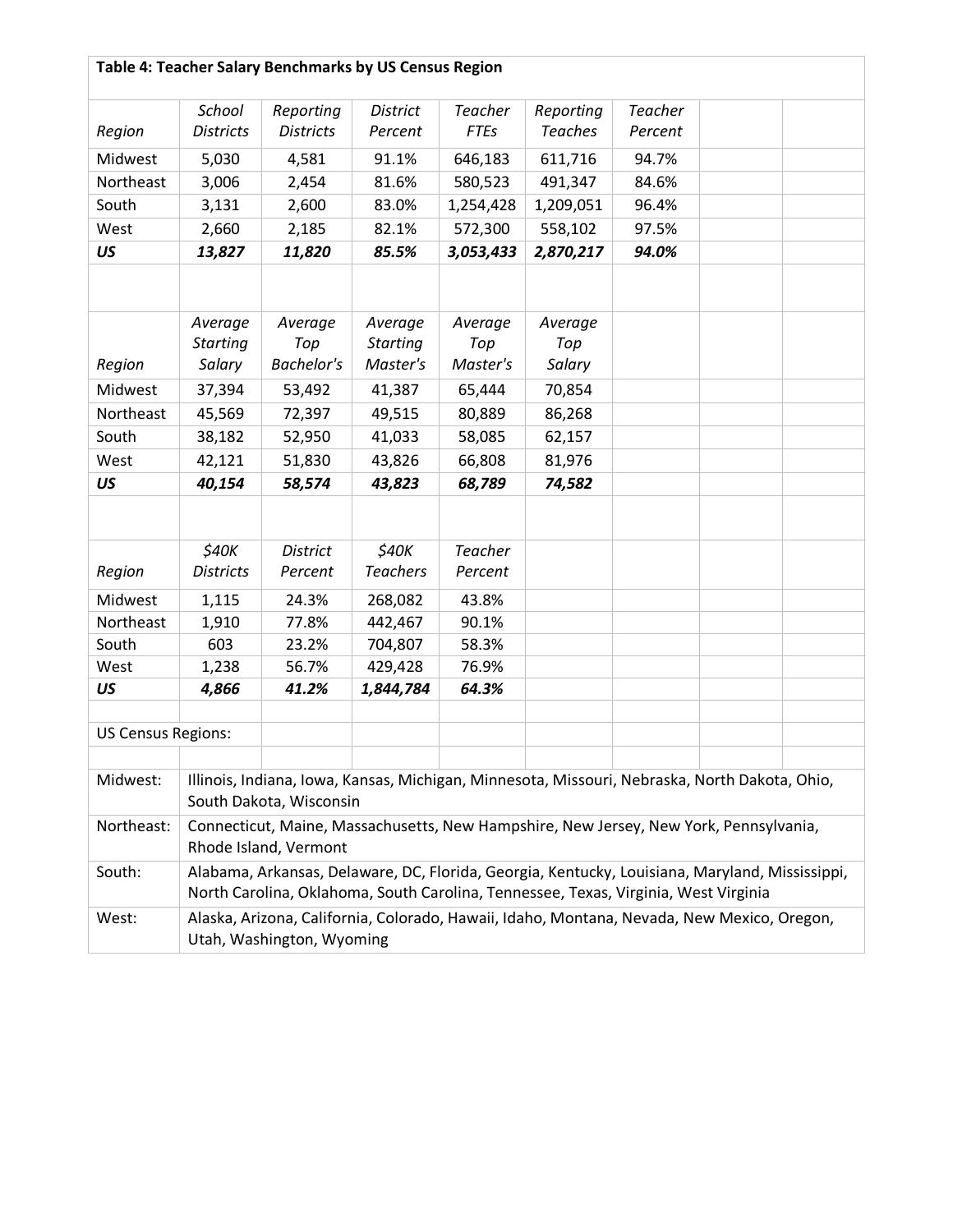| Table 5: Teacher Salary Benchmarks by Salary Range |           |       |                  |                 |                 |  |
|----------------------------------------------------|-----------|-------|------------------|-----------------|-----------------|--|
| <b>Starting Salary</b>                             |           |       |                  |                 |                 |  |
| At Least                                           | Less Than |       | <b>Districts</b> | <b>Teachers</b> |                 |  |
| 0                                                  | 30,000    | 222   | 1.9%             | 8,504           | 0.3%            |  |
| 30,000                                             | 32,500    | 639   | 5.4%             | 34,419          | 1.2%            |  |
| 32,500                                             | 35,000    | 1,523 | 12.9%            | 149,699         | 5.2%            |  |
| 35,000                                             | 37,500    | 2,641 | 22.3%            | 357,237         | 12.4%           |  |
| 37,500                                             | 40,000    | 1,929 | 16.3%            | 475,574         | 16.6%           |  |
| 40,000                                             | 45,000    | 2,314 | 19.6%            | 757,913         | 26.4%           |  |
| 45,000                                             | 50,000    | 1,330 | 11.2%            | 490,597         | 17.1%           |  |
| 50,000                                             | 100,000   | 1,237 | 10.5%            | 596,274         | 20.8%           |  |
|                                                    |           |       |                  |                 |                 |  |
| <b>Starting Master's</b>                           |           |       |                  |                 |                 |  |
| At Least                                           | Less Than |       | <b>Districts</b> |                 | <b>Teachers</b> |  |
| 0                                                  | 30,000    | 53    | 0.6%             | 1,336           | 0.1%            |  |
| 30,000                                             | 32,500    | 182   | 2.1%             | 5,352           | 0.3%            |  |
| 32,500                                             | 35,000    | 383   | 4.4%             | 16,525          | 0.8%            |  |
| 35,000                                             | 37,500    | 824   | 9.4%             | 70,528          | 3.5%            |  |
| 37,500                                             | 40,000    | 1,729 | 19.6%            | 208,738         | 10.3%           |  |
| 40,000                                             | 45,000    | 2,451 | 27.8%            | 534,542         | 26.5%           |  |
| 45,000                                             | 50,000    | 1,457 | 16.6%            | 484,987         | 24.0%           |  |
| 50,000                                             | 100,000   | 1,722 | 19.6%            | 697,701         | 34.5%           |  |
|                                                    |           |       |                  |                 |                 |  |
| <b>Top Salary</b>                                  |           |       |                  |                 |                 |  |
| At Least                                           | Less Than |       | <b>Districts</b> |                 | <b>Teachers</b> |  |
| $\mathbf 0$                                        | 50,000    | 529   | 4.9%             | 37,232          | 1.4%            |  |
| 50,000                                             | 55,000    | 929   | 8.7%             | 79,353          | 3.1%            |  |
| 55,000                                             | 60,000    | 994   | 9.3%             | 126,209         | 4.9%            |  |
| 60,000                                             | 65,000    | 1,196 | 11.2%            | 232,425         | 9.0%            |  |
| 65,000                                             | 70,000    | 1,413 | 13.2%            | 331,773         | 12.9%           |  |
| 70,000                                             | 75,000    | 1,193 | 11.2%            | 281,666         | 10.9%           |  |
| 75,000                                             | 80,000    | 884   | 8.3%             | 194,008         | 7.5%            |  |
| 80,000                                             | 100,000   | 2,529 | 23.6%            | 806,481         | 31.3%           |  |
| 100,000                                            | 200,000   | 1,031 | 9.6%             | 487,447         | 18.9%           |  |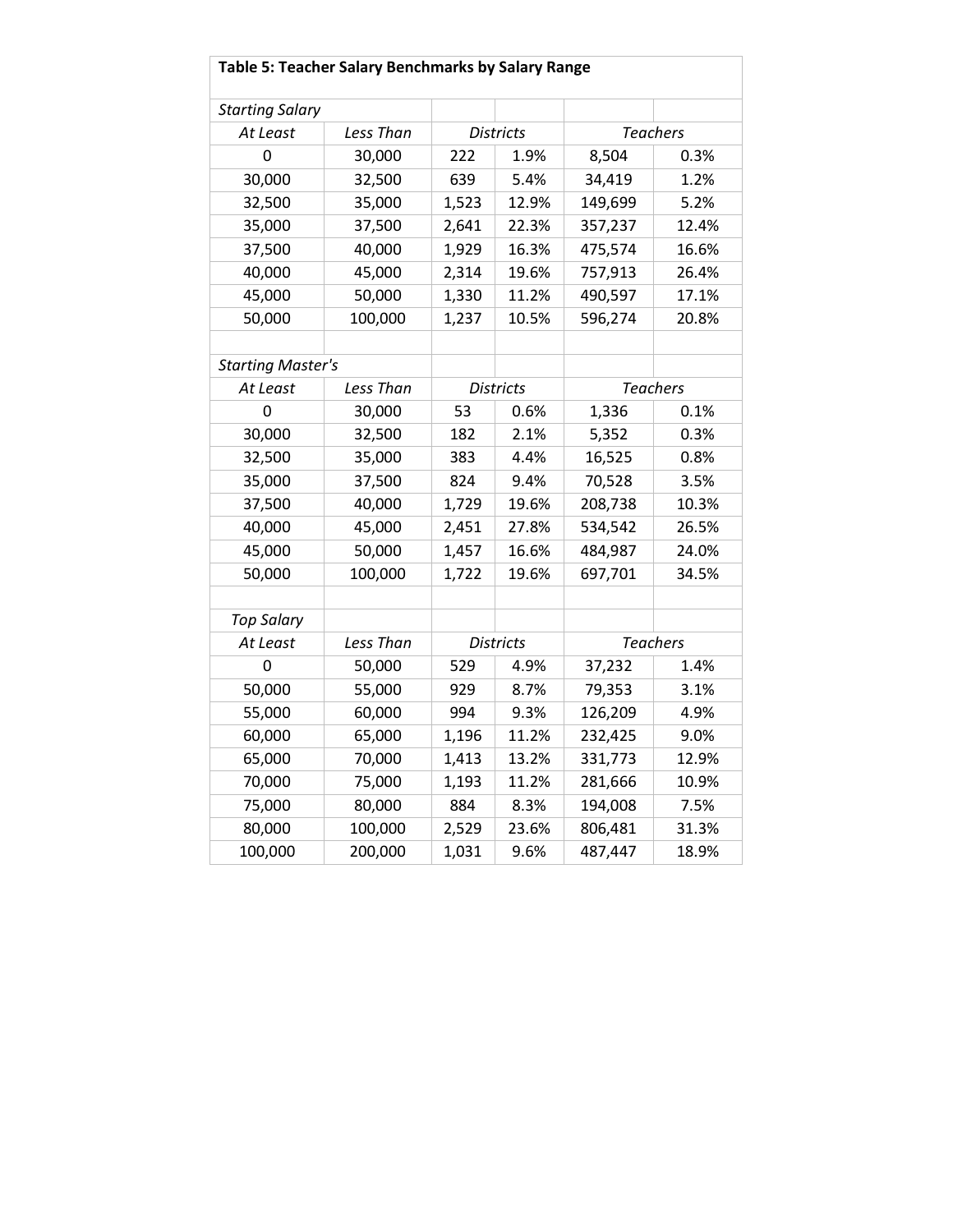| Table 6: Starting and Top Teacher Salary by District Enrollment |           |       |                  |                           |               |
|-----------------------------------------------------------------|-----------|-------|------------------|---------------------------|---------------|
| Students:                                                       |           |       |                  |                           |               |
| At Least                                                        | Less Than |       | <b>Districts</b> | <b>Starting</b><br>Salary | Top<br>Salary |
| 0                                                               | 250       | 1,386 | 12.0%            | 37,393                    | 65,296        |
| 250                                                             | 500       | 1,522 | 13.2%            | 38,027                    | 65,711        |
| 500                                                             | 1,000     | 2,075 | 18.0%            | 38,662                    | 70,275        |
| 1,000                                                           | 2,000     | 2,251 | 19.5%            | 39,819                    | 74,829        |
| 2,000                                                           | 4,000     | 1,952 | 16.9%            | 41.745                    | 80,708        |
| 4,000                                                           | 8,000     | 1,210 | 10.5%            | 43,098                    | 86,024        |
| 8,000                                                           | 30,000    | 904   | 7.8%             | 44,123                    | 85,736        |
| 30,000                                                          | 1,000,000 | 218   | 1.9%             | 45,232                    | 82,146        |

| Table 7: Starting and Top Teacher Salary by District<br><b>Typology</b> |       |                  |                           |               |  |
|-------------------------------------------------------------------------|-------|------------------|---------------------------|---------------|--|
| District Typology:                                                      |       | <b>Districts</b> | <b>Starting</b><br>Salary | Top<br>Salary |  |
| City: Large                                                             | 179   | 1.5%             | 46,323                    | 88,460        |  |
| City: Mid-size                                                          | 178   | 1.5%             | 44,544                    | 86,789        |  |
| City: Small                                                             | 386   | 3.3%             | 42,726                    | 83,243        |  |
| Suburb: Large                                                           | 2,293 | 19.4%            | 46,017                    | 93,433        |  |
| Suburb: Mid-size                                                        | 304   | 2.6%             | 42,994                    | 81,894        |  |
| Suburb: Small                                                           | 248   | 2.1%             | 41,751                    | 79,430        |  |
| Town: Fringe                                                            | 477   | 4.0%             | 41,227                    | 77,946        |  |
| Town: Distant                                                           | 1,091 | 9.2%             | 38,734                    | 70,949        |  |
| Town: Remote                                                            | 718   | 6.1%             | 37,659                    | 67,112        |  |
| Rural: Fringe                                                           | 1,542 | 13.1%            | 40,258                    | 74,709        |  |
| <b>Rural: Distant</b>                                                   | 2,577 | 21.8%            | 37,013                    | 65,040        |  |
| Rural: Remote                                                           | 1,803 | 15.3%            | 36,239                    | 61,112        |  |
| <b>Military Base</b>                                                    | 15    | 0.1%             | 52,100                    | 125,127       |  |

| Table 8: Starting and Top Teacher Salary by State Labor Law |       |                  |                           |               |  |
|-------------------------------------------------------------|-------|------------------|---------------------------|---------------|--|
| <b>State Bargaining Law</b>                                 |       | <b>Districts</b> | <b>Starting</b><br>Salary | Top<br>Salary |  |
| Right-to-work (RTW) - Pre-Janus                             | 5,742 | 48.5%            | 37,340                    | 63,243        |  |
| Non RTW                                                     | 6,093 | 51.5%            | 42,805                    | 83,344        |  |
| <b>Collective Bargaining (CB) Law</b>                       | 9,422 | 79.6%            | 40,677                    | 76,967        |  |
| No CB Law                                                   | 2,413 | 20.4%            | 38,111                    | 63,848        |  |
| RTW-No CB Law                                               | 2,250 | 19.0%            | 38,392                    | 63,920        |  |
| Non RTW-CB Law                                              | 5,930 | 50.1%            | 43,041                    | 83,880        |  |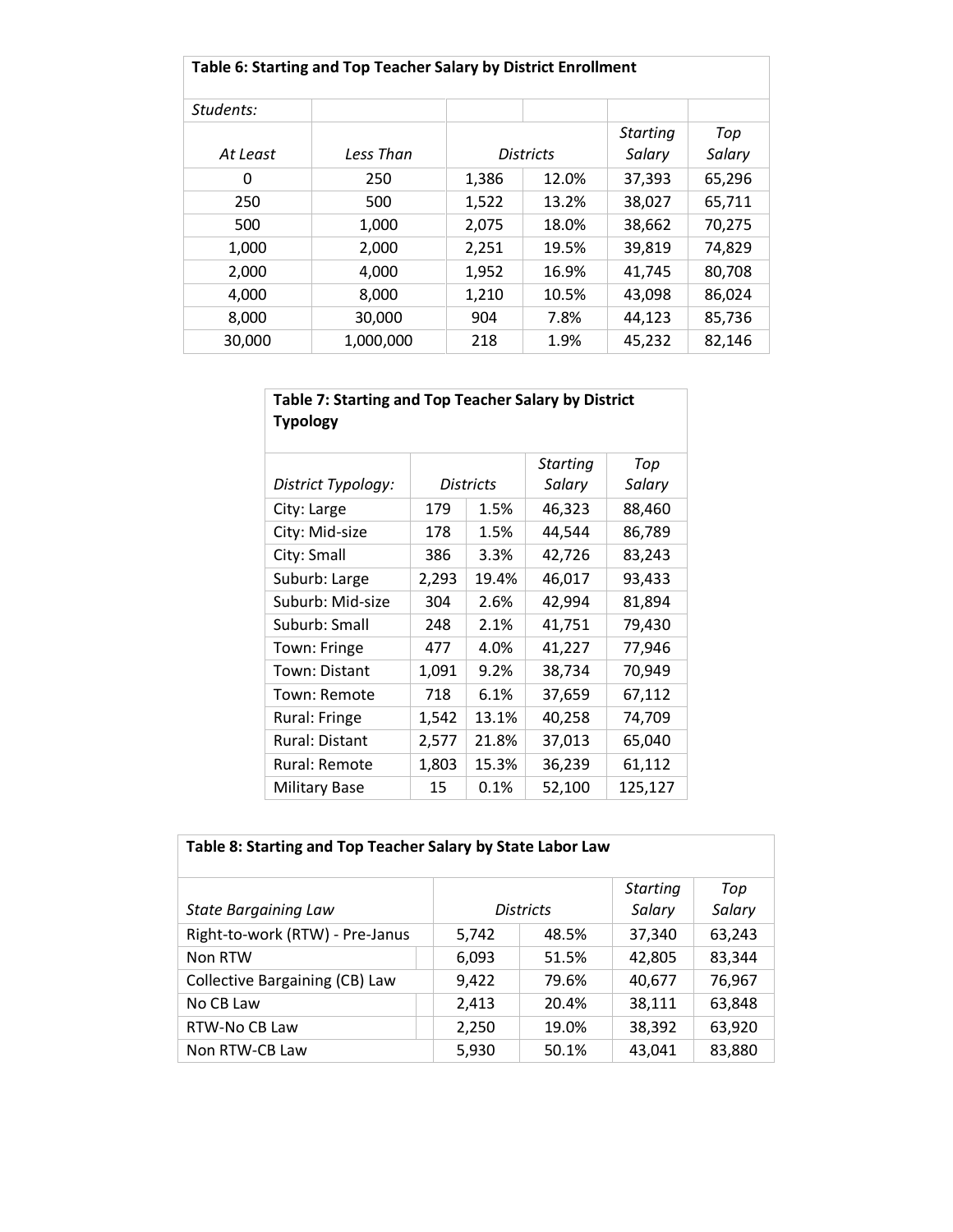| Table 9: Change in Teacher Starting Salary Compared to<br>Inflation (CPI-U)                                                                                     |                            |        |                          |                |  |
|-----------------------------------------------------------------------------------------------------------------------------------------------------------------|----------------------------|--------|--------------------------|----------------|--|
|                                                                                                                                                                 |                            |        |                          |                |  |
| Year                                                                                                                                                            | Average<br><b>Starting</b> | Salary | <b>Inflation</b><br>Rate | Real<br>Salary |  |
|                                                                                                                                                                 | Salary                     | Change |                          | Change         |  |
| 2008-2009                                                                                                                                                       | 34,501                     |        |                          |                |  |
| 2009-2010                                                                                                                                                       | 34,629                     | 0.4%   | 1.5%                     | $-1.1%$        |  |
| 2010-2011                                                                                                                                                       | 35,355                     | 2.1%   | 3.0%                     | $-0.9%$        |  |
| 2011-2012                                                                                                                                                       | 35,868                     | 1.5%   | 1.7%                     | $-0.3%$        |  |
| 2012-2013                                                                                                                                                       | 36,088                     | 0.6%   | 1.5%                     | $-0.9%$        |  |
| 2013-2014                                                                                                                                                       | 36,500                     | 1.1%   | 0.8%                     | 0.4%           |  |
| 2014-2015                                                                                                                                                       | 37,093                     | 1.6%   | 0.7%                     | 0.9%           |  |
| 2015-2016                                                                                                                                                       | 37,643                     | 1.5%   | 2.1%                     | $-0.6%$        |  |
| 2016-2017                                                                                                                                                       | 38,701                     | 2.8%   | 2.1%                     | 0.7%           |  |
| 2017-2018                                                                                                                                                       | 39,254                     | 1.4%   | 1.9%                     | $-0.5%$        |  |
| 2018-2019                                                                                                                                                       | 40,154                     | 2.3%   | 2.3%                     | 0.0%           |  |
|                                                                                                                                                                 |                            |        |                          |                |  |
| Average Annual Change                                                                                                                                           |                            | 1.5%   | 1.8%                     |                |  |
| Change Over Ten<br>Years                                                                                                                                        |                            | 16.4%  | 19.0%                    | $-2.6%$        |  |
|                                                                                                                                                                 |                            |        |                          |                |  |
| CPI-U is the consumer price index for urban consumers, U.S.<br>city average, all items. The inflation rate is the December-to-<br>December change in the CPI-U. |                            |        |                          |                |  |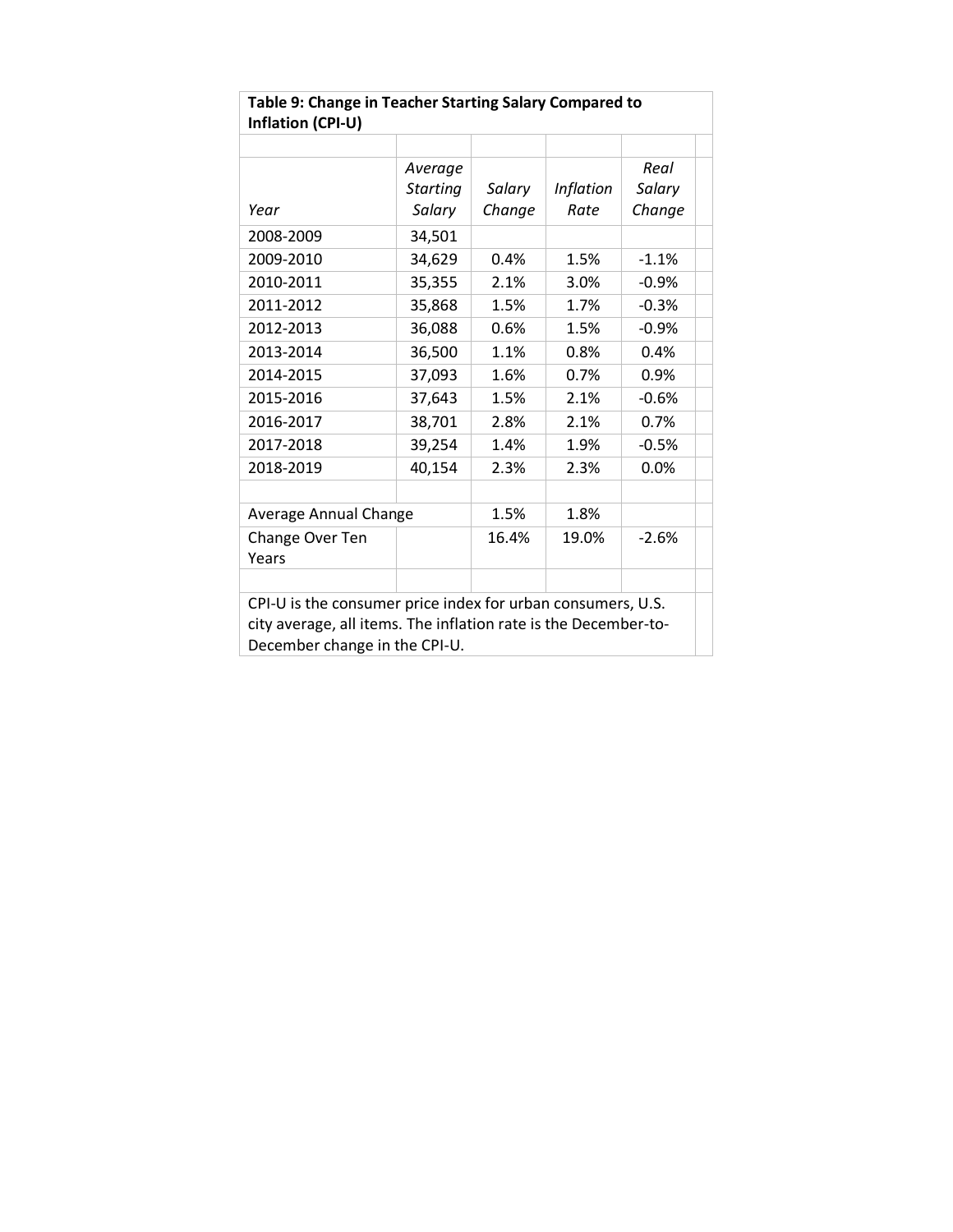### Technical Notes

### 2018-2019

NEA's Collective Bargaining and Member Advocacy Department (CBMA) annually collects teacher salary data for public school districts across the US. For the vast majority of school districts, the data are pulled from the teacher salary schedule, or guide. Where no comprehensive salary schedule is in place, the available data, including advanced degree stipends, are extracted from the school district compensation plan, or model.

Five data points, or benchmarks are collected: Starting Salary - The salary paid to a teacher, or other professional educator, with a bachelor's degree and no prior experience; Top Bachelor's - The highest pay a teacher can earn on the bachelor's lane, or column, on the salary schedule, excluding off-schedule longevity payments; Starting Master's - The salary paid to a teacher with a master's degree and no prior teaching experience; Top Master's - The highest pay a teacher can earn on the master's lane, excluding off-schedule longevity payments; and, Top Salary - The highest earning experience step and lane on the salary schedule, excluding off-schedule longevity payments.

The salary data are obtained from a variety of sources, including NEA state affiliates, state departments of education, other reporting state agencies, and school district and local affiliate websites. The primary data source for each state are described on the next page of this report.

Salary data for New Mexico for the 2017-2018 school year were not available. The change in starting salary for New Mexico is reported as "NA."

District enrollment, teacher FTE and school district typology data were downloaded from the National Center for Education Statistics (NCES) for 2016-2017.